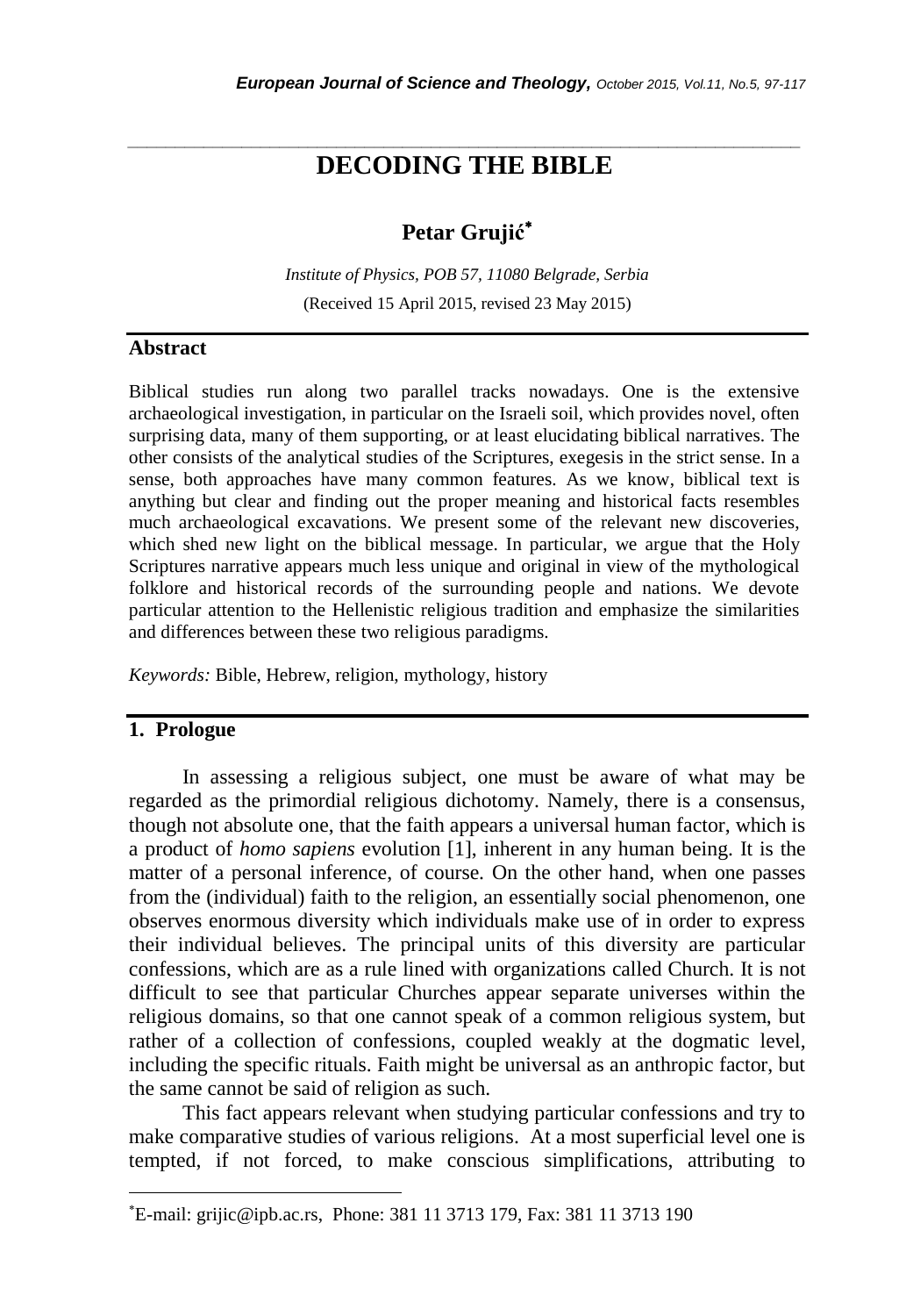particular nation a specific religion, as a system (or simply collection) of dogmas and rituals. The case in point is the use of the primordial religious dichotomy in juxtapositioning polytheism *versus* monotheism. Not only it is difficult to prove that a particular religious dogmatic is essentially monotheistic, but it is equally difficult task to attribute to a well-defined group of people that could be considered nation a specific religious dogmatism.

It is equally difficult task to disentangle religion from the nation as such, for in many cases people tend to identify biological and ideological designation, as well as ideological with historical. Every group of people identified as a nation covers a more or less broad geographical area, with local specific features, as the case with Hebrews shows. Moreover, in the flow of historical time religious dogmatic changes, as we shall see it in the case of Hebrews and it is surely superfluous to identify a specific "snapshot" of a long national history with the 'religious essence' of a nation.

In a reasonable span of the historical time flow one always selects a specific feature of the religious dogmatism, which matches similar feature of another nation, not necessarily at the same historical time. The reason of such coincidences may be manifold, from mutual borrowings to a common source.

Another distinction should be made when considering believes of various nations, states, etc. Religion, state or otherwise, is a social or political category, whereas faith is essentially intimate, personal phenomenon. The latter is as a rule mixed, or at least connected, with other mental activities, like philosophy and various individuals may have and profess great many outcomes of their personal spiritual endeavours, as the case of ancient Greeks illustrates. In this context, a question as for the character of Hellenistic believes, like polytheism, atheism, monotheism, deism, agnosticism, dualism, etc. loses its sense, for one can find examples for any of them in the ancient Hellada. Homeric Hellada was one thing, post-Aristotelian Greece the other, in this respect.

## **2. Introduction**

Before we start with our exegesis, a few words on the religion as such seem in order. In this context a parallel between Hellenic and Semitic religious paradigms appear instructive. Helens had no unique religious system, apart from their myths. Whether the latter could be thought as a religion, or even a surrogate of it, is the question we cannot dwell here. The question may be put into the one Veyne considered in his monograph under the same title [2]. His conclusion that Greeks believed and at the same time did not believe in their myths may be taken as our interpretation as to the question whether they had religion in a proper sense or not. Greek mythology was deprived of historical factography, what testifies the fact they did not mix rational world with the fictive one. Of course, their beautiful mythic narratives are full of allegories, as it was the central mythic narrative, that of Hesiod [3], whose philosophical depth could not be overestimated. Another synthetic mythological narrative relevant to us here was that called Orphic, whose allegorical representation of the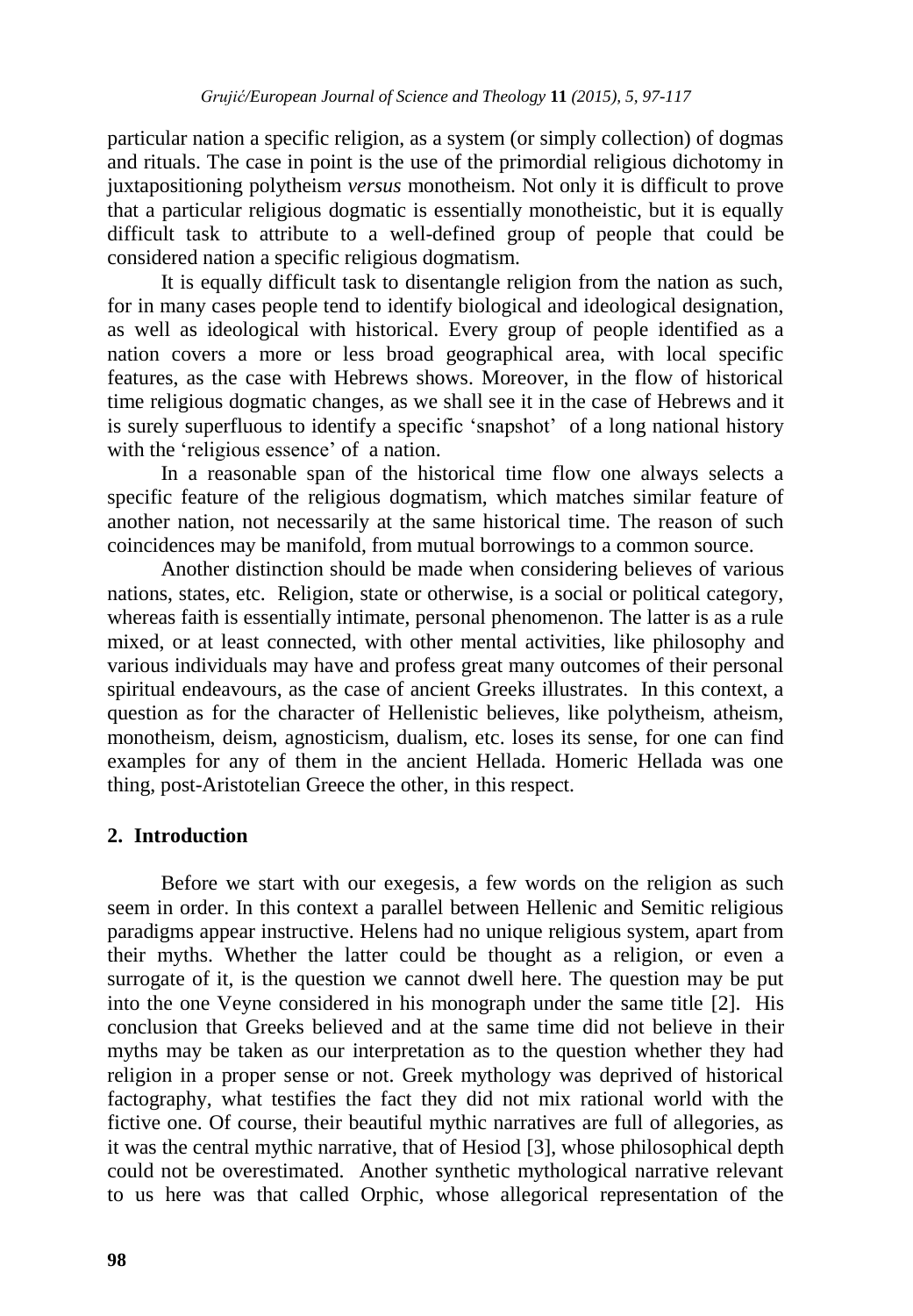cosmogenesis had much in common with other contemporary mythologies, like Hindu one, and with the modern Cosmology too, for that matter. If one is to find Greek counterpart of the Jewish bible in the Hellenic mythology, Hesiod"s Theogony and the Orphic tradition are the best candidates.

In the absence of a reasonable account of the emergence of the Jewish ethnicity, the best way to understand the Jewish Bible and its message is to consider Hebrews as a part of a wider region and the corresponding ethnicities. The Bible is almost silent on that subject, but it is still almost the only source of information, albeit rather vague one. Bible is a relevant source of information on many subjects, but not reliable one, and much that we learn from its narratives must be taken with a grain of salt indeed. Various parts of Bible were written in various times, but the final redaction of the sacral text was made at the end of the Old Era, with a definite political project in view. It is this fact which forces us to try to disentangle wishful thinking from possible historical facts and to make use of extrabiblical sources, when available, or to construct both the history of the composing the Bible and the Jewish history beyond the Holy Scriptures narratives.

As we know other people (*goyim* in the latter Jewish vernacular) rarely are mentioned, and if so, mainly as the surrounding hostile environment. This exclusiveness, which might be called collective autism, is one of the features which puzzle many scholars. According to Bible, Jews spend most of their history in isolation, not always splendid one. Whether this isolation was the outcome of Hebrew exclusiveness or the latter was caused by the historical experience of Jews is the question which is not easy to answer, not to mention the ethno-emotional burden it carries with [4]. This puzzle of the type of "hen and egg' involves an emotional drive and is solved usually along the dichotomy Semitism – anti-Semitism [5].

The pretension of any religion (and ideology too, for that matter) is its uniqueness. This appears the best, if not only way to protect the confession against the other ones and ensure its durability. It is the reason that no interconfessional dialogue is possible to arrange, except at the superfluous, political level. As soon as one demonstrates that an essential feature, or particular narrative is common to many religions, that is are just mythemes, the ideological background (though not political) is in danger. In the following, we shall show that it is exactly the case with Judaism as a historical phenomenon.

## **3. Land and people**

A phenotype of a population depends to a considerable extent, (beside its genotype, of course) on the type of the physical environment. The latter, however, not only shapes the physical appearance of the people, but their mental constitution as well. Two principal types of the physical geography may be invoked here: mountains and lowland regions. Another, third type, which will turn out relevant to our study, the desert one, will be discussed shortly late on.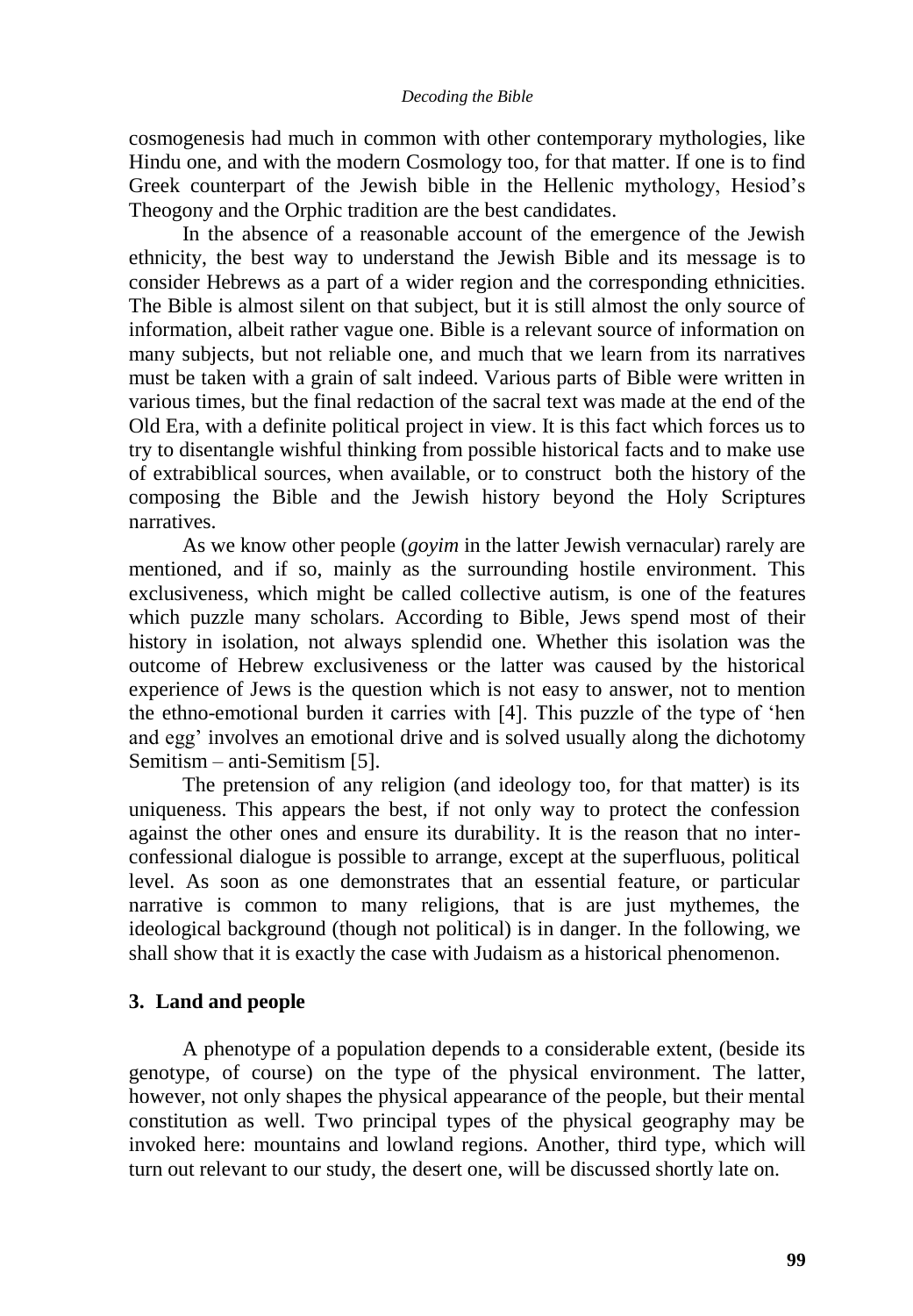Montagnards live on the hardly accessible soil and their communications, both internal or with the other regions, are difficult and therefore weak. The opposite holds for the plain people, who live on agricultural soil, and easily communicate among themselves. Their attention is more or less confined to the ground, unlike montagnards, whose landscape appears restricted, but whose night sky offers a magnificent awesome spectacle. They appear thus fully aware of the world at large, the Universe and this awareness provokes the thoughts about the Cosmos and their place in it. This is the first step towards contriving religious thoughts and the very religion as such. On the other hand low land population, living on fertile soil is as a rule much better off than their highlander neighbours and is more advanced from the cultural and civilizational viewpoints. Both kinds of populations tend to develop different moral codes and this difference appears to be the background of perennial tension between montagnards and plane people [6].

Desert environment appears surprisingly in many aspects more akin to the mountainous than to the plane environment. It promotes nomadic way of life and constrains considerably the advance of the technical means for everyday life. On the other hand, nothing offers better opportunities to gaze at the night sky and meditate about Cosmos, gods, etc. Hence, no wonder that many great religions found their roots in desert, with their promoters from Gautama Buddha to Moses, John the Baptist, Mahomet, etc.

Owing to the everyday hardship the experienced montagnards develop their physical and mental facilities to a greater extent than the plain people and appear superior in the direct contact with plane people [7, 8]. Since they appear economically inferior too, they tend to exploit the planes by raids and similar violent actions. As a rule, they impose their religious beliefs, as the case with Judah and Israel testifies [9].

Another phenomenon must be mentioned here. If there is interference within the mixed society, there are the highlanders who get the upper hand, as many conflicts within the single state testify, the latest example being that of former Yugoslavia [10].

## **4. Bible and the Guilt syndrome**

The biblical narrative begins with the cosmogony, but this part of the Holy Scriptures is of little interest to the historical research, except for the biblical studies themselves. The most interesting part in this context is the mythological one, which belongs to the proto-history. For the religious studies, the Near-East appears a good example of the so-called henotheism, that is tribal religions. Every tribe adores its own god, who as a rule stems from a tribal totem [11], an animal that is supposed to be tribal progenitor. According to Euhemeros these gods came into existence from a tribal hero, who in his turn usually held the position of a ruler, king or of some other prominent status. The eminent Christian theologian Clement of Alexandria (c 150-c 215) made an extensive use of the Euhemerism, which he applied exclusively to the so-called pagan beliefs,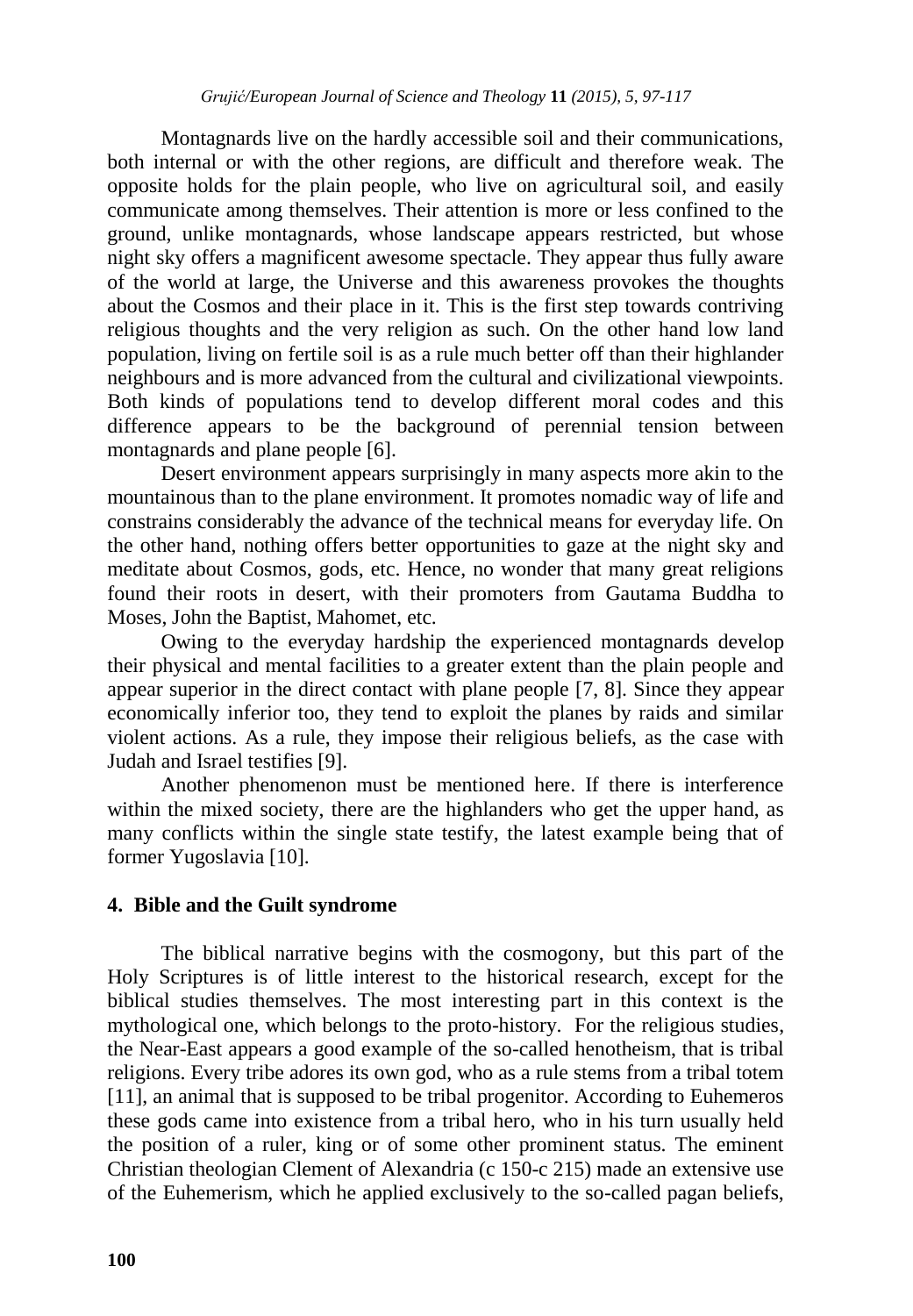demonstrating thus the alleged Christian monotheistic superiority [12]. (That Euhemeros was right testifies the common practice of many royal rulers to declare themselves either of divine origin, or divinities themselves. This opposite process has been operative to the present day, with many contemporary political leaders playing the role of (semi)gods, like Adolf Hitler and Josip Broz Tito.)

A common misconception regarding the biblical theology is that Hebrews stuck at the monotheism from the alleged Moses" time, with occasional slipping into idolatry, as mentioned in the book of Exodus. But the careful examination of the biblical narrative reveals quite different picture of the beliefs of the ancient Jews [5, p. 704]. In particular recent study of the biblical narrative and the extra-biblical sources, as expounded by Rőmer for instance [13], show that ancient Hebrews" religious outlook had much more polytheistic features than one might expect judging from the claims founded on the final confessional conclusions of modern Judaism.

## *4.1.The Eden episode*

This narrative turns out to be multiply interesting to us. First, it is written in the form of a fairy tale, what points towards an early origin. It appears an unique instance where an animal, snake in this case, talks (apart from an episode with donkey). Second, this creature possesses what will be later considered an essential feature of Satan - perfidy. (Why the author chose snake for this role has been elaborated elsewhere [14]). It does no direct harm, but incite humans against superior beings – God in this particular instance. In defying God, the creature acts as almost equal to him; at least it confronts God, albeit in an indirect manner. We see here the first instance of appearance of evil and the beginning of the perennial question of the origin of sin.

This question will remain actual until present day, at least within the realm of Theology, as the case of Leibniz shows [15]. Many solutions have been proposed, logical like that by Leibniz (epistemological aspect), or by resorting to polytheism (usually dualism, as the case of Zoroaster illustrates), or redefinition of the God"s attributes, as suggested by Jonas [16].

In an attempt to explain, if not justify, the occurrence of Holocaust, Jonas deprived Yahweh of the attribute of omnipotence, retaining the other two – intelligibility of divinity and an unlimited benevolence. Yahweh did not spare Jews because he had no power to do that. It was the solution Joseph Flavius adopted in order to explain the suffering of Jews under Roman rule [17]. According his (opportunistic) explanation, Yahweh changed Hebrews for Romans as favourite people. This turnover could be also explained as the consequence of Romans having their gods more powerful than Yahweh, what would boil down to the return to henotheism. An explanation in terms of Yahweh's dissatisfaction by his chosen people could be offered too, as it was done in the Bible (the Book of Judges), but such an interpretation would expiate Nazi crime and hence was not offered, at least not publicly.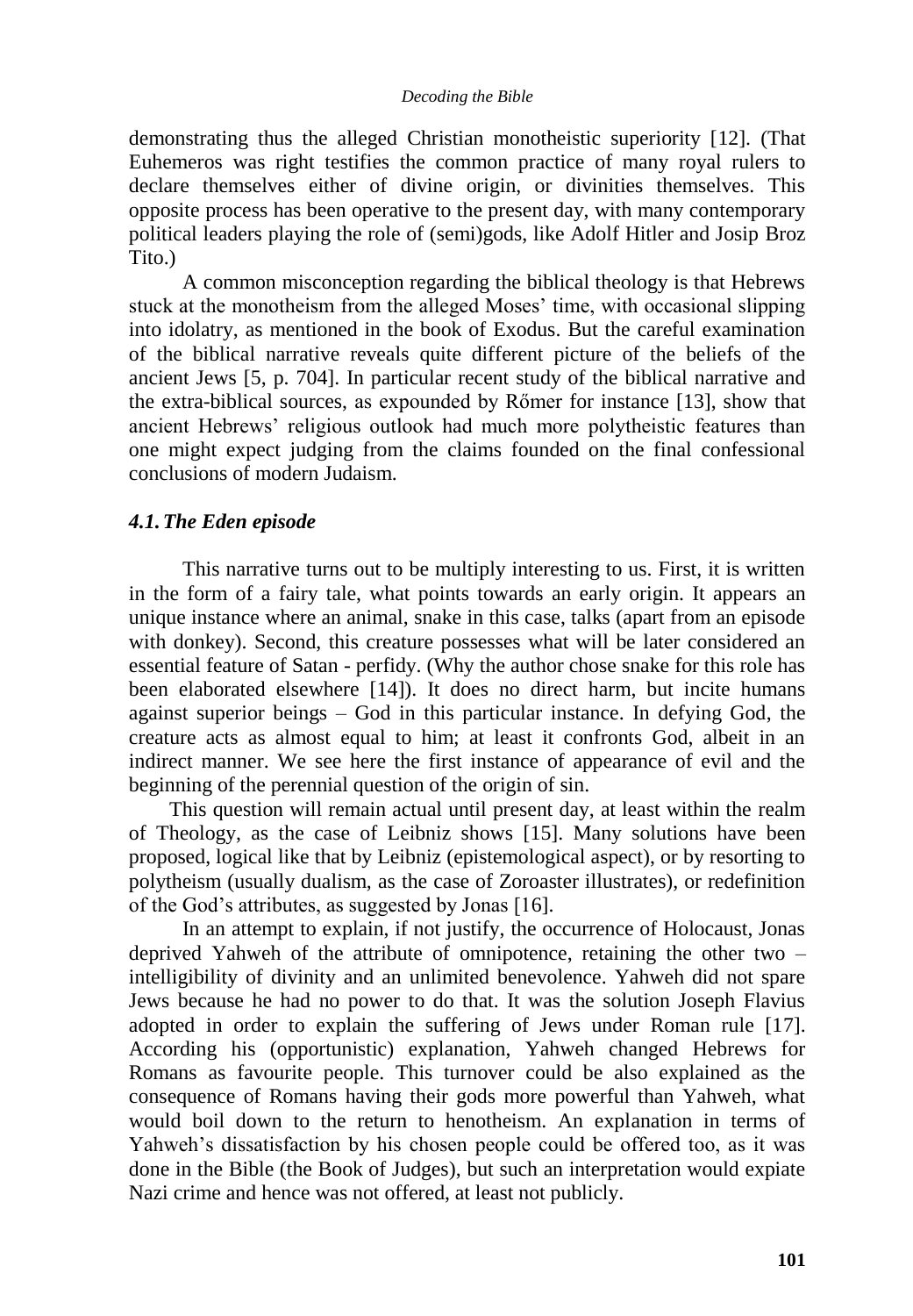God"s cursing of snake without destroying it appears essential for introducing the most fundamental ethical issue - that of the free will. By punishing it, God admits he is against evil, but retains it as an essential ingredient of the human ethics.

What might be the allegorical meaning of the banishing of Adam and Eve from the Paradise Garden? Did the authors of the narrative realize the creative force of evolution and the role the labour played in shaping the human beings and their social advances? May we interpret Exile as an allegorical picture of passing from the animal to *homo sapiens* nature? Alternatively, possibly transition from the period of hunters and gatherers to the agricultural economy, which is from the prehistory to civilization?

In view of what will happen to Abel and Cain, the punishment may bear another message, which could be important for our interpretation of the social economy of tribes and nations. Namely, God gives preference to Abel"s lamb as the offering, as opposite to his brother"s agricultural product (whit). The narrative was surely written at the time of the struggle between the cattle cultivating Judah and predominantly agricultural Israel for state dominance [9, p. 241]. We know that on Judean hills, only sheep and goats were domesticated and no vestiges of pork and cattle have been found. The reason for the absence of former may be that pork (boar) might have been the tribal totem and thus taboo [11]. Equally, cattle do not appear convenient for the nomadic way of life, unlike sheep and goats, as the case of Bedouins shows.

## *4.2. The concept of Original Sin*

By expelling humans from the Eden, God achieves at least two aims. First, he justifies the human conditions, which are hard to accept, coming from the fatherly, benevolent Creator. Second, this act is supposed to ensure the strict obedience of the human species under the rule of their god (Lord). As it will be elaborated in the further development of the Theology, Hebraic or otherwise, to be righteous means to be obedient to the Lord, conceived as a master. To be right means to be entitled to stand upright before the Lord, having not broken any of Master"s commandments.

Formally, the concept of the Original Sin ensures the following theological stratagem: all men and women are born as sinful, owing to their progenitors" defining the Lord in Eden. So, every human starts his/her life not from a zero level, but from some negative ground level. His task as human endowed with the free will be to move upwards, expiating the inherited guilt. All humans are in debt to the Lord and any hardship they experience in life is thus justified.

## *4.3. Christianity and the Primodial crime*

The concept of the Original Sin has been developed further by New Testaments authors, albeit in a modified form. To Christian believers Jesus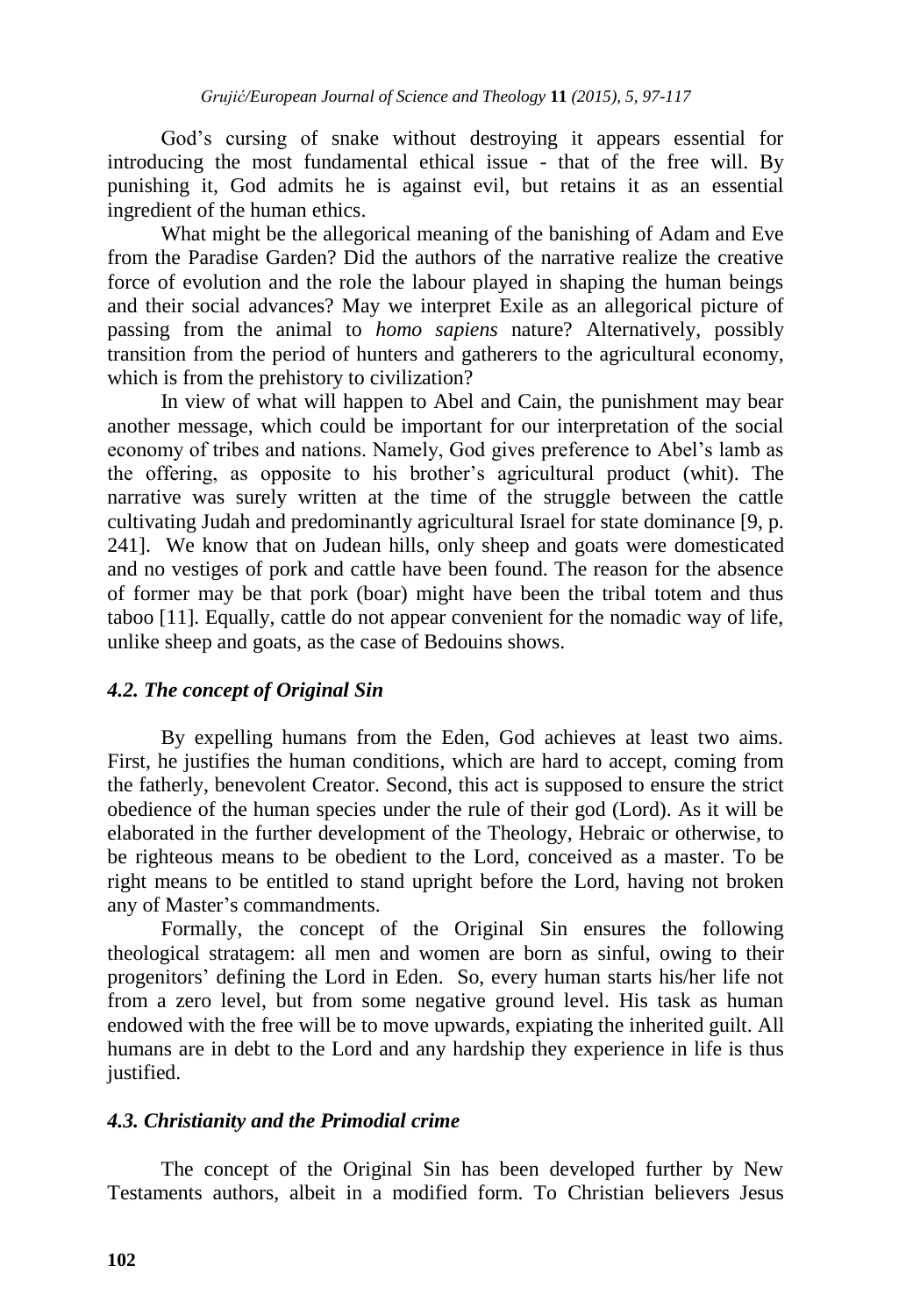played the role of a redeemer, somebody who suffers for human sins instead of themselves. The latter are supposed thus to be obliged to him for his taking over their sins. Everybody should feel guilty for the crime comitted in Jerusalem in 33 AD. It is exactly the role of the cross replicas one encounters everywhere in the Christian dominated world, from shrines to miniature crosses people are carrying on their bodies. The latter crosses are nothing but Christian version of fetishes, we all are despising when we see them on African and other "primitive" people. With one difference: beside the role of a fetish, which just helps the owner, the cross represents the very crucifixion. It reminds the owner of the primodial gult and ensures Christ he/she is aware of that and begs mercy for his/her part in otherwise collective sin. It is this feeling of colletive guilt that provides the motive force of Christian religion.

More precisely the bowing before the crucified Jesus or carrying the replica of the crucifixion appears not very sublime manifestation of the *imitatio Christi*. It is this form of idolatry, Judaism in its final form wanted to eradicate. To anthropologists, Christian idolatry was an atavistic return to the religious practice of the traditional society; we shall return to this issue later on.

## *4.4. Judaism and the Christian crimes*

If one accepts Jewish bible as a historical record, albeit an unreliable one, it turns out that Hebrews used to be object of persecution from the time they entered the historical scene. The Bible testifies, further, the accompanying *syndrome of martyrdom*, which Christians aptly adopted (after all the first Christians were purely Jews). Modern European history testifies that massacres, pogroms, etc used to be true accompanies of Jewish population, at least within the Christian part of Globe. The apogee of these persecutions, of course*,* was *Holocaust*, word borrowed from Greek religious practice. Original meaning of the term was a sacrifice to gods, usually as a burned meat. This designation was not chosen by chance, for it offers plenty of room both for anti-Semitic and Semitic interpretations. To some people it represented mankind"s sacrifice to the Lord (Christian, of course). Jewish term for Holocaust is *Shoah,* disaster*,* which points to a quite different interpretation. But the most plausible (though not convenient) explanation may be found within the New Testament theology. Here it is what the founder of Christianity, Saint Paul, writes to Romans: "I say then, Have they stumbled that they should fall? God forbid: but rather through their fall salvation is come unto the Gentiles, for to provoke them to jealousy. Now if the fall of them be the riches of the world and the diminishing of them the riches of the Gentiles how much more their fullness?" (Romans 11.11,12)

In other words, Jews by turning down Jesus Christ committed crime, and they will suffer for that, but at the same time they provide benefit to Gentiles, who join the true religion. If Jesus suffered for all individuals of the mankind, Jews as nation suffer for the benefit of all other nations. It is, again, the sacrifice, martyrdom which is operative. From such an explanation to the "justification" of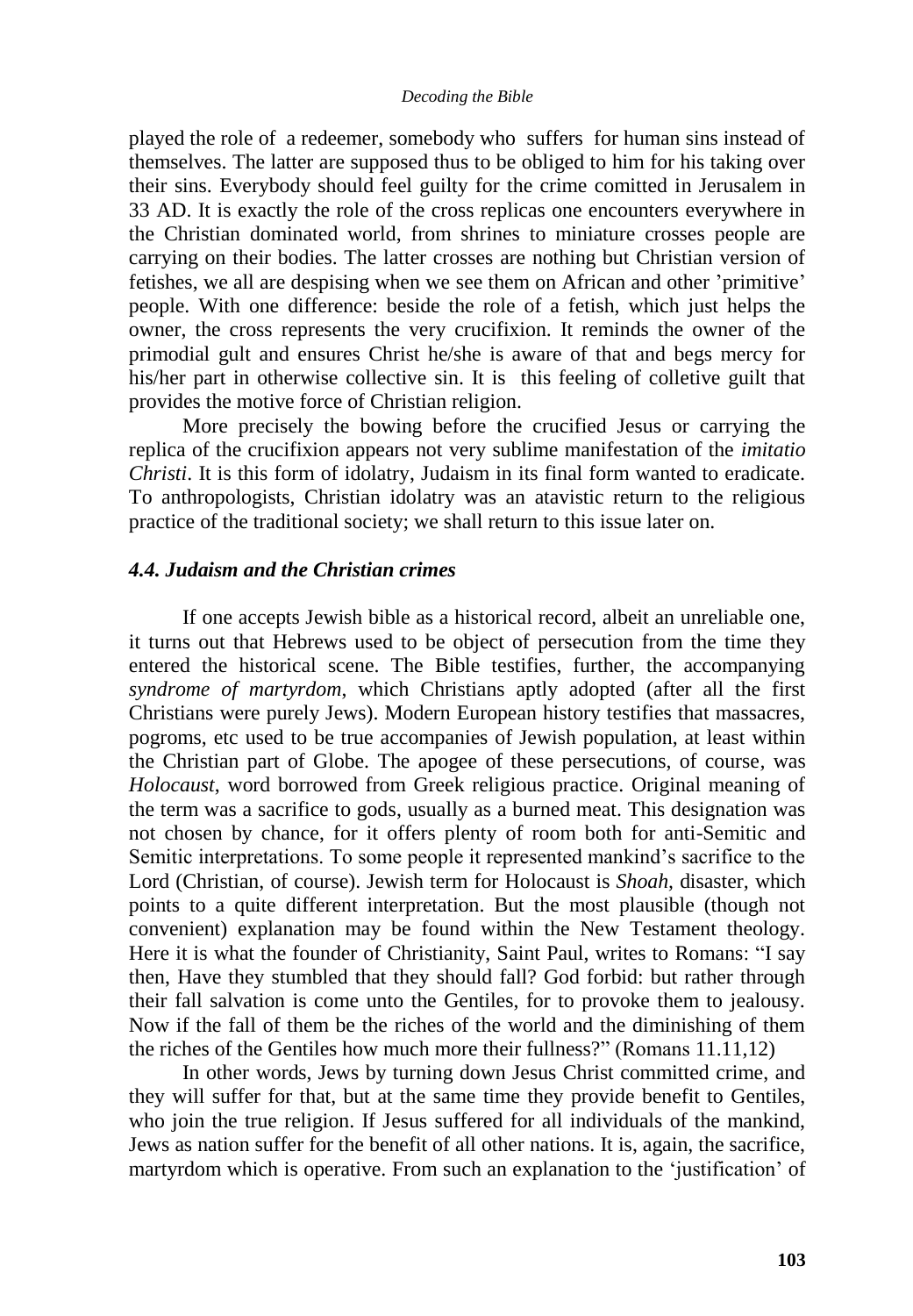Holocaust as a collective Jewish sacrifice for the benefit of mankind there is just a step, which some scholars nowadays do not fail to make.

Otherwise, Holocaust as a historical phenomenon has been used in the same sense as the Original Sin and/or Crucifixion, to impose to Gentiles the feeling of guilt. The first, immediate outcome of this syndrome was creation of the state of Israel, and the first victims have been Palestinians. Consequently, Christians have good reasons to feel guilty: first owing to Eve and Adam, then for the Crucifixion and finally because of Holocaust. They have every reason to feel attending a Kafkian *Process*. The fact that neither Adam, nor Jesus, nor European Jews were aware of their "guilt" may be hardly taken as a consolation.

Generally, the martyrdom syndrome aims at humans feeling of mercy from their God and should be aware that it is the act of Lord"s benevolence they exist. In an extreme representation the Universe is not taken for granted, to the point that it is only by the continuous divine support it retains its existence. Any moment God abandons his support our Cosmos would vanish to nothingness (see, e.g. [18] and references therein). We mentioned here that this status of transient, potentially disastrous state does not appear unique to the religion. In the modern Cosmology, there exist models that consider that the Universe appears in the state of metastable balance, which may be perturbed by human or others" intervention and destroyed. This catastrophic event may even be initiated by uncontrollable fluctuations of the underling physical fields, so that we are all at mercy of the aleatory forces [19]. How much such apocalyptic schemes owe to (unconscious) religious intrusion into Cosmology is an interesting subject, which goes beyond our theme here.

## **5. Palestine in the Near-East**

Whatever was their origin and history, Hebrews were not the only people inhabiting the region around Jerusalem. What makes them unique in this context is the Jewish bible, as a synthetic record of Jewish mythology, religion, history, ideology (Judaism), literature, etc. The best way to expound exclusive features of the Judaism, both real and fictive ones, would be to compare biblical narratives with the Hellenistic mythology and religion.

The choice of the Greek paradigm needs no justification, but the very procedure requires some elaboration. We mentioned above that religions (and any other instance of human culture associated to a nation) can"t be represented as a point in a cultural space. It changes in time and varies from a region to region, from a tribe to tribe. We have hence to pick up representative points from both cultures. We shall choose  $7<sup>th</sup>$  century BC as representative phase of the religious developments within both societies. In Hellada it is the final phase of the Homeric theology, whereas in Palestine Judah experiences the final formative period of Judaism under the king Josiah [9, p. 313]. Hence, when referring to a religious paradigm we must have in mind the restricted domains of such a notion.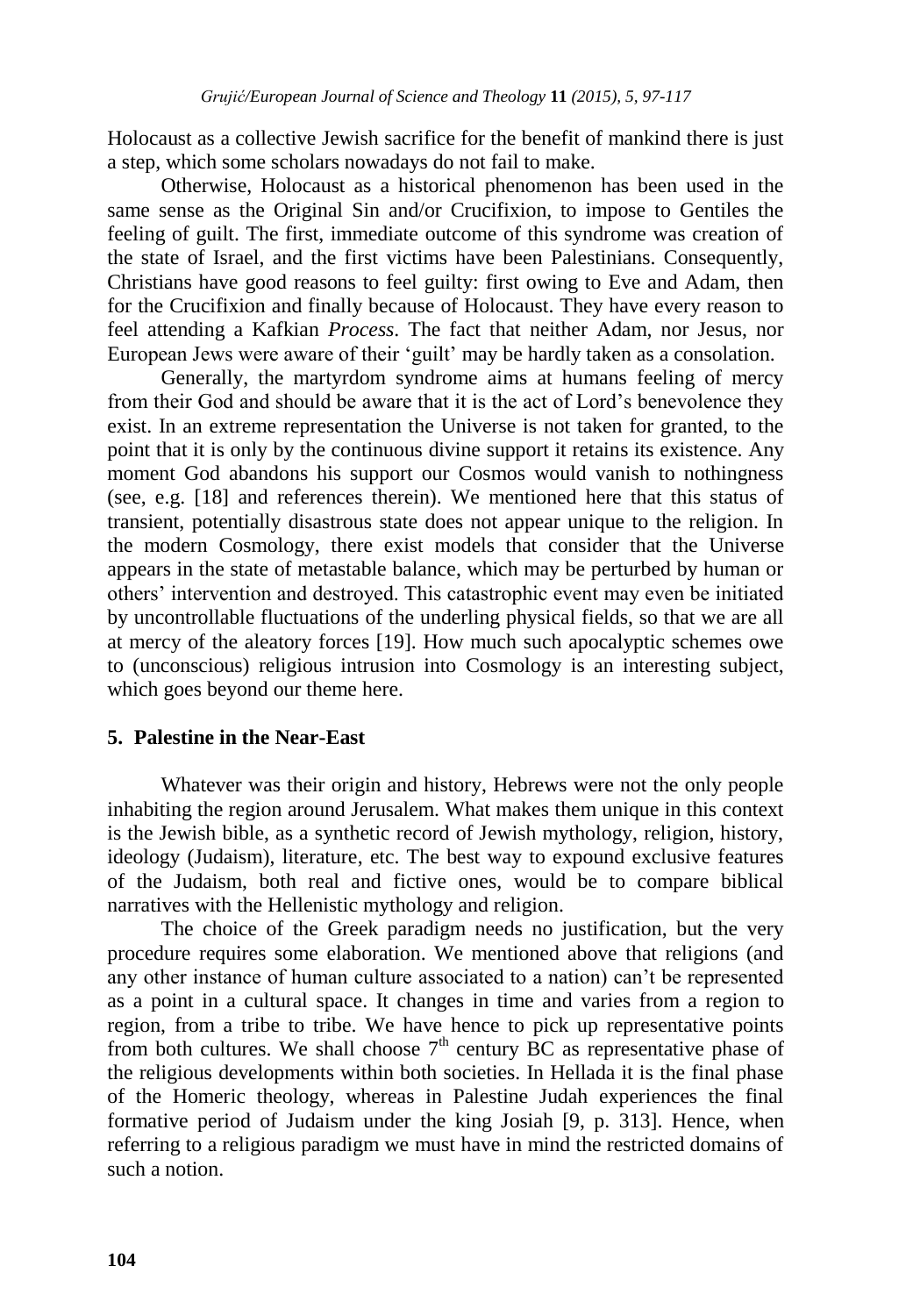### *5.1. Hellenic paradigm*

No nation on Earth possesses such a versatile and valuable mythology as Greeks [20]. It appears an outstanding treasure of prehistoric human culture, whose anthropological value cannot be overestimated. Apart from Hesiodic and Orphic mythopoetic narratives, no religious systems were attempted to build upon the mythic sources. This Hesiodic mythic picture could be designated as pre-Homeric (or Hesiodic) paradigm, whereas later mythic constructs may be called Homeric paradigm. What is of interest to us here is the religious practice built upon the mythic Homeric underlayer.

Greeks did not build a sclerotic religious system which could be destroyed. Their Pantheon, though universally accepted by the Hellenic tribes, was the source of local deities, as venerated by various polises. Each polis had its own sub-Pantheon, whose central deity was the patron of the local community. Athens had Athena Parthenos, Ephesus Arthemis, Delphi Apollo, etc. The choice of Athenians turned out to be prophetic, since, out of three cities which contributed the most to the Western culture, Athens (Philosophy, drama), Alexandria (Science) and Florence (arts), it was Athens which provided the wisest men, like Solon, Socrates, Plato and Aristotle. The collection of all local patron-deities formed the all-Greek Pantheon, with Zeus as the supreme god (God), god of thunder and mountains. He ruled the gods and humans from the mount Olympus, together with his wife Hera, who was at the same time his sister. Incidentally, Zeus gave birth to Athens, who sprang out of his head, in a sort of "immaculate" conception, *parthenogenesis.*

Parthenon housed the statue of Athena by Pheidias. The monumental Zeus statue by the same author was built up in the Zeus temple at Olympia, and was one of the seven world wonders. According to artist, he was inspired by Homer"s verses in Iliad. The statue vanished in  $5^{\overline{h}}$  century AD, either during the fire, when the temple was burned, or was moved from Olympia to Constantinople and was destroyed by fire there. As we shall see later on, similar destiny was allotted to Yahweh' statue [13, p. 260] in the temple in Jerusalem.

Two things should be emphasized here concerning the local divinities in the ancient Greece and in the Antique generally. First, they are venerated by the local communities and respected by the others. Religious practice was very liberal generally and everybody appreciated foreign religious feelings and rituals. Greeks did not take Zeus as their exclusive divinity, who would protect them from their enemies, surely not from the corresponding divinities of the foreigners. This is the most reliable answer to the perennial question: did the Ancients really believe in their gods. Or put it in another form: could we identify the notion of faith the Ancients had with our contemporary religious phenomena? One thing is sure: the Ancients (Greeks and Romans) were not fanatic about their faith and divinities, unlike some present-day populations [17, p. 480-481]. This situation will be drastically changed when on Near-East and European soil so-called announced religions appear, like Judaism, Christianity and Islam.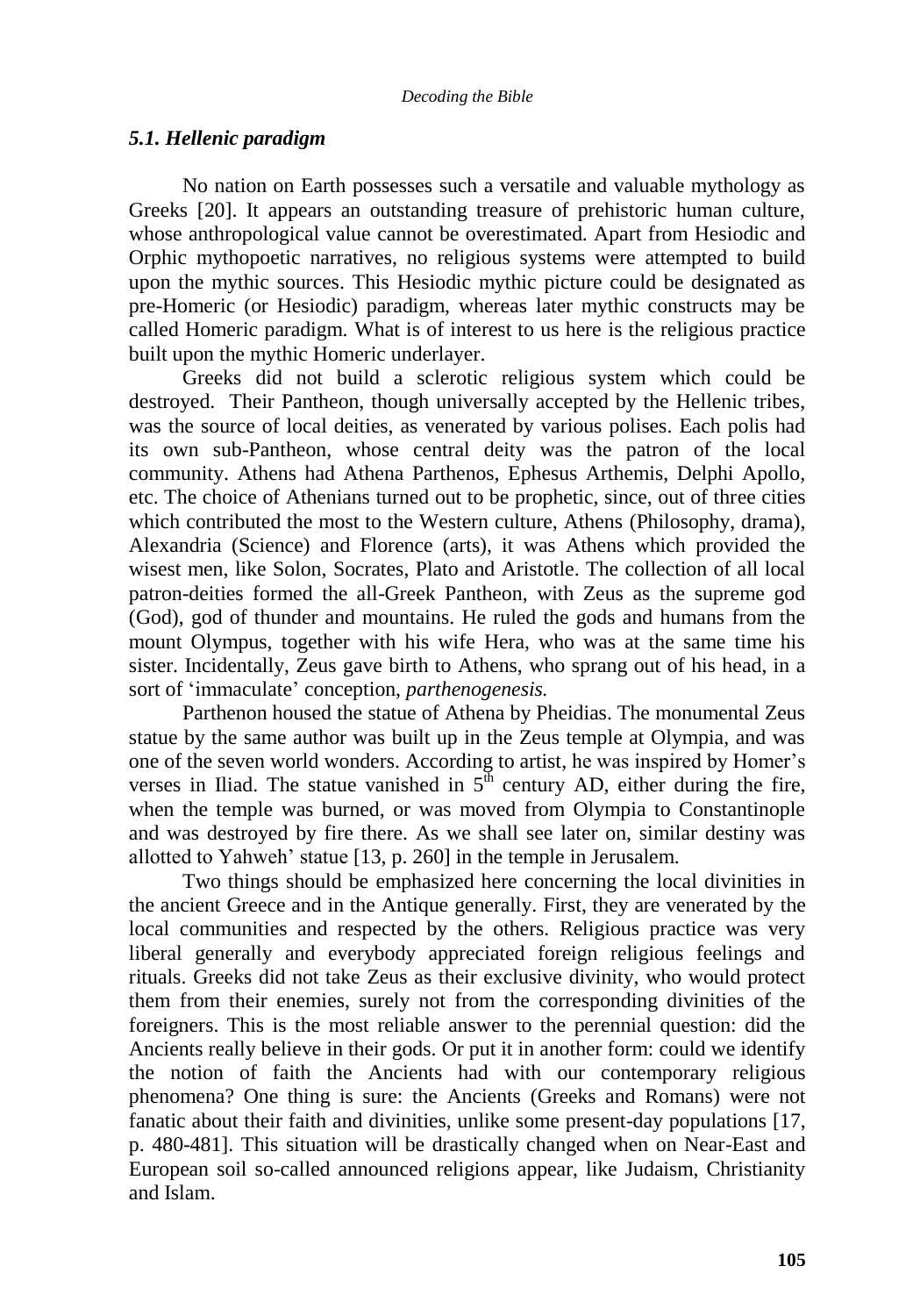Another instance must be mentioned here too. It concerns the so-called idololatry (idolatry), veneration of divinities represented by material items, like pictures and statues. It is a modern hypocrisy to assign to ancient polytheistic believers that they took the effigies as gods themselves. It amounts in fact to take that the modern Christians believe the icons they venerate (kissing them and the like) are in a direct contact with Jesus, Mary, etc. We shall come to this point late on. We shall underline here one point only, the fact that the ancient world, Greece in particular, was flooded by divine statues of every kind. The reason for this situation appears as outcome of a paradoxical phenomenon. Namely, when the Stone Age passed into the Bronze Age, it resulted in an enormous proliferation of the stone artefacts, owing to the invention of the metallic tools. The metal objects themselves disappeared from the ancient sites, due to corrosion, whereas the stone artefact survived, at least in overwhelming numbers. Thus, we do not find, except exceptionally bronze or iron from the Iron Age, unlike stone artefact from same period, much more abundant than from the Stone Age.

According to the ancient records [21] Greece was full of shrines, dedicated to various divinities, many of them being acknowledged to have been originally humans. The struggle for political supremacy or the rivalry between polises was the constant of Greek history, but never the shrines and effigies were the victims of the *agony*. What was the most important, Ancients did not lead religious wars. They were well aware that gods are human inventions and the fighting under aegis of various divinities was considered senseless. Before the so-called monotheism arrived on European soil, notions like *false gods* were unknown.

Greeks took their myths as allegorical tools, useful besides other things to enrich human experience, just as we take science fictions today, for instance. Contrary to general belief that Plato was hostile to Homeric mythology, he simply was against feeding minds of young people with mythological content, before they are capable to fathom the deeper layer of these narratives (Plato, *Politeia*). This appears in stark contrast with many contemporary religious practices, when children are forced to learn particular religious narratives, without understanding the meaning of the dogmatic postulates and rules.

Gods did interfere in battles before Troy, but they did it through the human heroes. Nothing would be essentially changed if one would delete any mentioning of gods in Iliad, unlike Yahweh" help to Joshua in conquering Canaan, for instance. Nothing in Iliad points towards Homer being Greek (Danaid). There is no sign of hatred towards anybody in the Poem, all divinities and all heroes being equal before Homer.

## *5.2. Semitic paradigm*

From the Bronze Age the region around Jordan river has been inhabited by Semitic people, who consisted of various tribes and spoke similar languages [9, p. 54]. The latter comprised Egyptians too, but they constituted a nation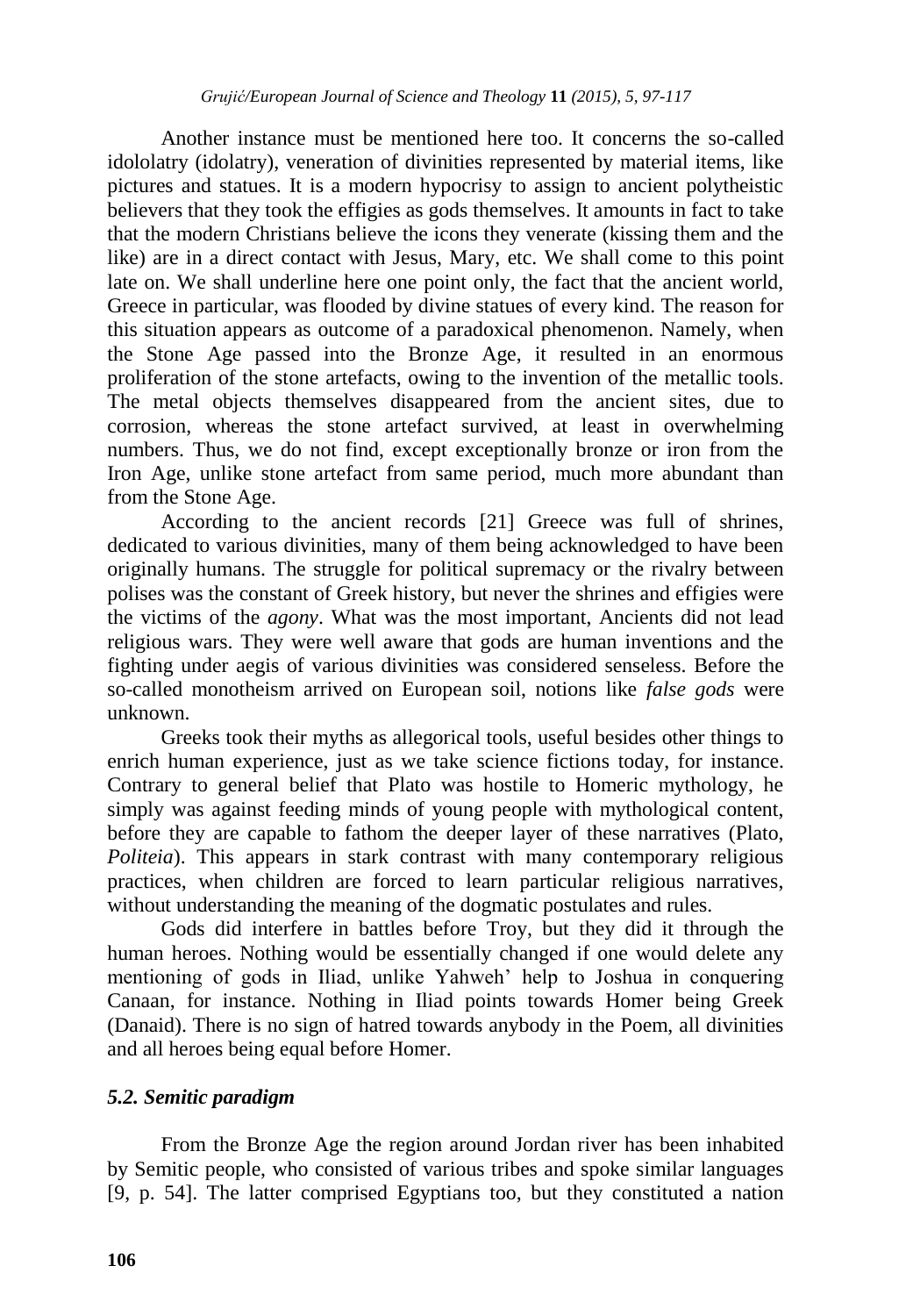apart, due to their geographical position and especially the presence of the river Nile. The only people who disturbed this otherwise ethnically compact area were Philistines, who came from the sea and occupied what is today called Gaza region. Their ethnical origin remains uncertain, though presumably they came from the Hellenistic cultural niche.

In the period we are dealing with a number of distinct tribes appeared (with their gods), like Judah, Israel, Moabites (Kamosh), Edomites (Quos), Ammonites (Milkom), Canaanites (Baal), Phoenicians (Baal/Astarte), Arameians (Adad), Medians (Yahweh), etc. From the historic-religious viewpoint during the Bronze Age, the region was in the phase of *henotheism*, when each tribe had its own patron-divinity, who cared for the tribal wellbeing. In particular, during a conflict with a neighbouring tribe the tribal god was supposed to lead the tribe and help the enemy is defeated. In Deuteronomy 33.26-29 we read [22]:

*There is non like unto God, O Jeshuron, Who rideth upon the heaven as thy help. And in His excellency on the skies. The eternal God is a dwelling-place, And underneath are the everlasting arms; And He thrust out the enemy from before thee, And said: 'Destroy'. Happy art thou, O Israel, who is like unto thee? A people saved by the Lord, The shield of the help, And that is the sword of thy excellency! And thy enemies shall dwindle away before thee; And thou shall tread upon their high places.*

This passage appears full of promises, but from the present day perspective they turn out to be more like anticipations. We can not dwell much on this point, but just notice that "high places" are a metaphor for shrines. The latter appear almost universally to be locations of religious constructs, like temples. The last line in the above passage means unmistakably the overpowering of other religions. As we shall elaborate later on this concerns, first of all the Christian elimination of polytheism in Europe and neighbouring regions.

## *5.2.1. From polytheism to monotheism*

If we take the Semitic region as a cultural whole, we can make parallel with the Hellenic paradigm we considered above. We notice the notion of *El*, with meaning *divinity* in the most general sense, as used by Plato, for instance. It seems that parallel with the system: one tribe – one god (protector), testifies there was at least an intuitive notion of the supreme divine entity, the God, unique and omnipotent. Such a divinity might be imagined as the entity Hindu called *Brahma*, who (or which) was venerated as a principle (*Brahman*, world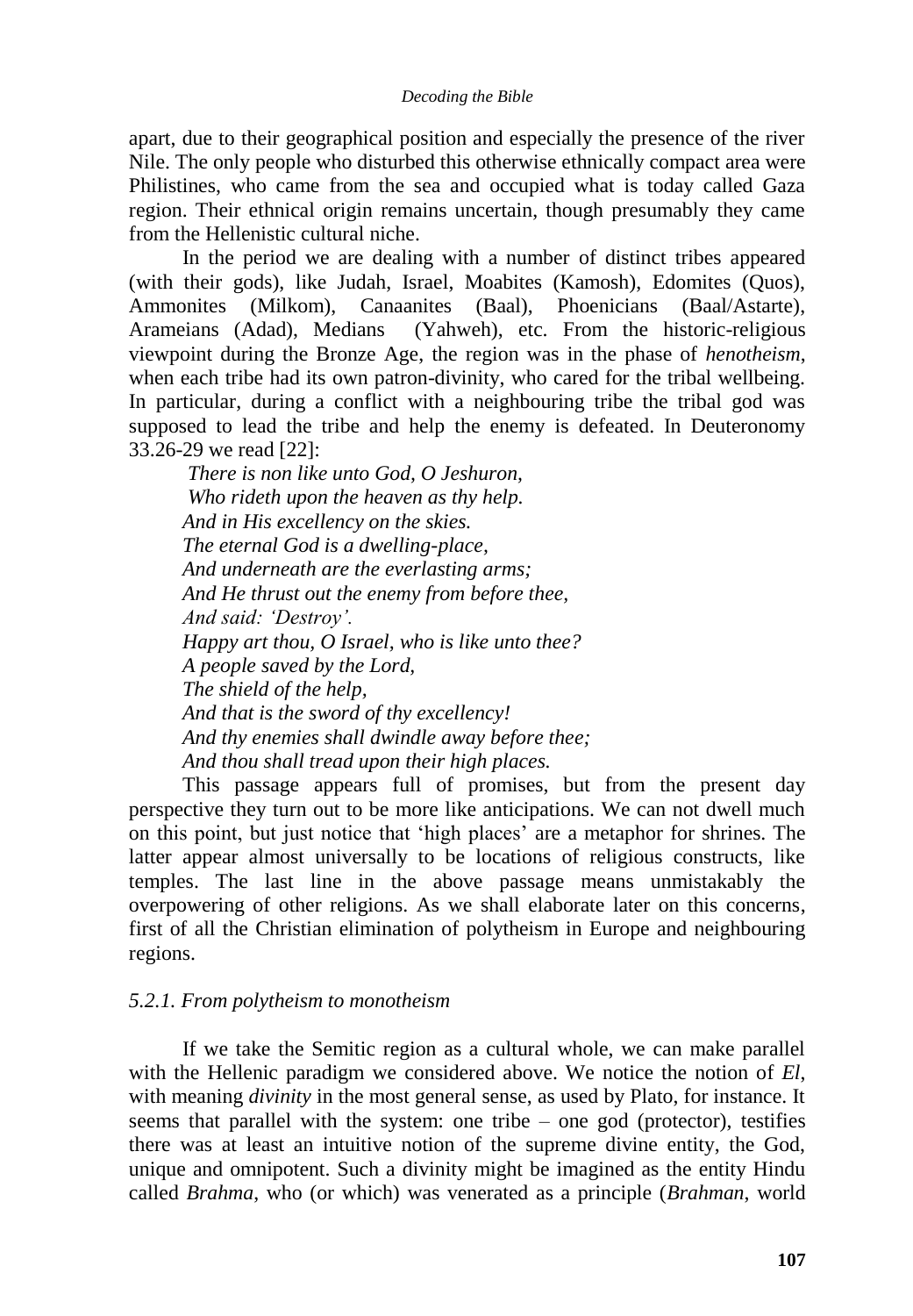soul), something like (Holy) Spirit, in a sort of pantheistic sense. All other divinities were lower gods, gods patrons or likewise. One of them was initially Yahweh, god of Medianites, whose chief priest Yethro was Moses" father-in-law and who, according to Bible, initiated Moses into his religion. Yahweh was shared presumably both by Israelites and Edomites, but the latter abandoned him for Quos (or simply adopted new name for the same divinity) [13, p. 233]. Yahweh was god of war and storm, just as Zeus was god of thunder and justice. Why Greeks chose thunder and Medianites (sand)storm for the attributes of their supreme gods is no difficult to explain, considering the physical geography of the respective habitats of their subjects.

If we take this Semitic region as a whole, what kind of religion one can ascribe to it? It venerated many deities, but this was not polytheism, but rather multiple monotheisms. Each tribe had single different unique god, not shared with other tribes, but other gods were respected, though not venerated. It seems that there was a silent consensus about a supreme common divinity, *El*, who stood above the congregation of lower-rank gods-patrons (70 in number). As Römer points out [13, p. 228] Jacob and his god Yahweh stood at the bottom of the heavenly scale, ascending towards the supreme deity, *El*. It is not by accident that Jacob wrested with Yahweh, who allotted to him the name Israel ("one who struggled with God"). Later exegesis interpreted this particular instance as wrestling with an angel instead, but the original meaning appears clear neverthe-less.

That the term *El* has a special divine meaning testify many instances. Hebrew term for *God* is *Eloah,* plural *Elohim*. Many terms in Hebrew have *el* as suffix, like Bethe-el (House of God), personal names (Daniel, Rafael, etc). "High places" mentioned before, are designated as *tel*.

It is interesting here to note that Bible has two distinct sources, used to compose the version we possess today: one where god is called Yahweh (Y source) and the other with Elohim (E source). The former refers presumably to the later monotheistic phase, whereas the latter relies on the older tradition. It is of interest here to observe that nobody claimed a direct contact with Elohim, unlike those who encountered with Yahweh. It is conceivable that the plural *Elohim* is an echo from the earlier times, when there was polytheism in the proper sense. The henotheism as a system reflects, in fact, the earthly state structures, projected onto Heaven. As noticed by many authors [23] the First Commandment is, in fact, a preamble, which introduces the contract between the supreme ruler and subsidiary governors, as the case with the feudal contracts with serfs was. Israel was one of the small states, subordinated to the powerful empires, like Egypt, Assyria, Babylon, Persia, etc., together with other small nations around. The first Commandment requests in fact the loyalty of the vassal state to the central power.

In fact human did nothing but project earthly state of affairs onto Heavens. In the Asaph's psalm (82.1-2) we listen: "*God presides in the great assembly; he gives judgment among the gods: How long will you* [The Hebrew is plural] *defend the unjust and show partiality to the wicked? Selah*".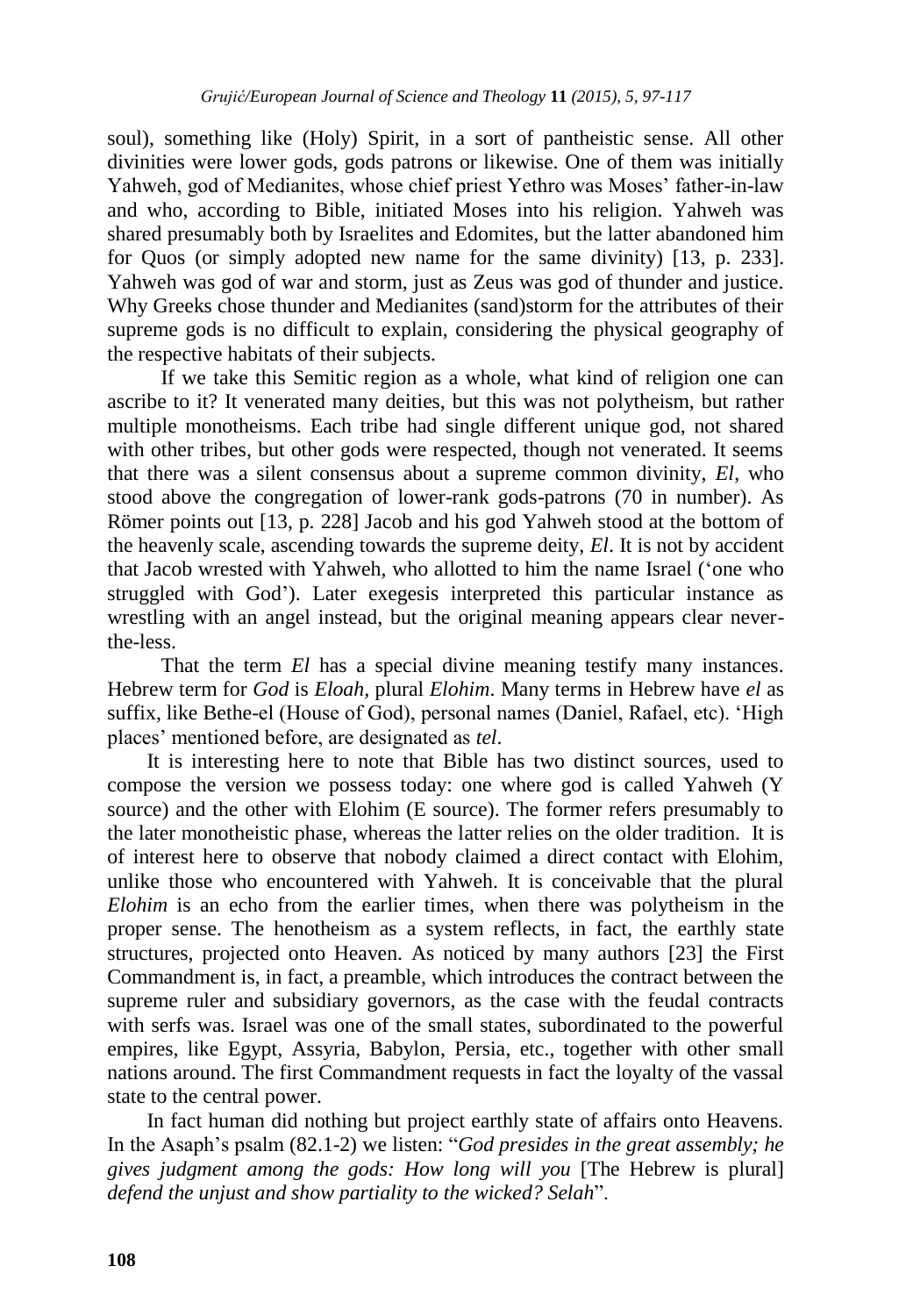It is important here to note that psalms used both *E* and *Y* biblical sources. The above psalm refers evidently to the former.

The central figure of the Judaism in its formative phase was king Josiah (639-609 BC), who exterminated all local shrines outside Jerusalem, including the principal rival to the Temple – that at Beth-el (whose meaning "House of God" speaks for itself). Josiah abolished partly idololatry, destroying all effigies of God, except the statue of Yahweh at the Temple, which was presumably accompanied by the statue of Asherah, the female companion of Yahweh. According to some interpretation the statue represented seated Yahweh similar to the statue of El at Ugarite, and similar to Zeus" statue at Olympia in Greece.

"*And the king commanded Hikiah the high priest, and the priests of the second order, and the keepers of the door, to bring forth out of the temple of the Lord all the vessels that were made for Baal, and for the Asherah, and for all the host of heaven; and he burned them without Jerusalem in the fields Kidron, and carried the ashes unto Beth-el. And he put down the idolatrous priests, when the kings of Judah had ordained to offer in the high places in the cites of Judah; them also that offered unto Baal, to the sun and to the moon, and to the constellations, and t host of Heaven. And he brought out the Asherah from the house of the Lord, without Jerusalem, unto the brook Kidrom, and stamped it small to powder, and cast the powder, and thereof upon the graves of the common people. And he broke down the houses of the sodomites, that were in the houses of the Lord, where the women were covering for the Asherah. …Moreover them that divined by a host or a familiar spirit, and the teraphim, and the idols, and all the detestable things that were spied in the land of Judah and in Jerusalem, did Josiah put away, that he might conform the words of the law which were written in the book that Hilkiah the priest found in the house of the Lord.*" (II Kings 23.4-7, 24).

We can't dwell on this insert here, not because it is not important, but on the contrary, it appears of such an importance that it deserves a much more thorough analysis, which goes beyond our subject. In particular the role of priest Hilkiah in the Josiah's reform can't be overestimated. We mention just a few instances here.

- (i) Judah was fully submerged into idolatry, as practiced by all neighbouring people.
- (ii) Asherah had a statue in the temple, presumably beside that of Yahweh and was particularly venerated by the female part of the Judean population. In the [Book of Jeremiah](http://en.wikipedia.org/wiki/Book_of_Jeremiah) (c. 628 BC) we read: "pray thou not for this people...the children gather wood, and the fathers kindle the fire, and the women knead their dough, to make cakes to the Queen of Heaven, and to pour out drink offerings to other gods, that they may provoke me to anger" (Jeremiah 7.18 and Jeremiah 44.17–19), with probable reference to Asherah.
- (iii) Apart from tribal deities, there were familial idols, *teraphim*, and the class of private divinities, which will play role in the European religions long time after Josiah's reforms. In particular we encounter them as Roman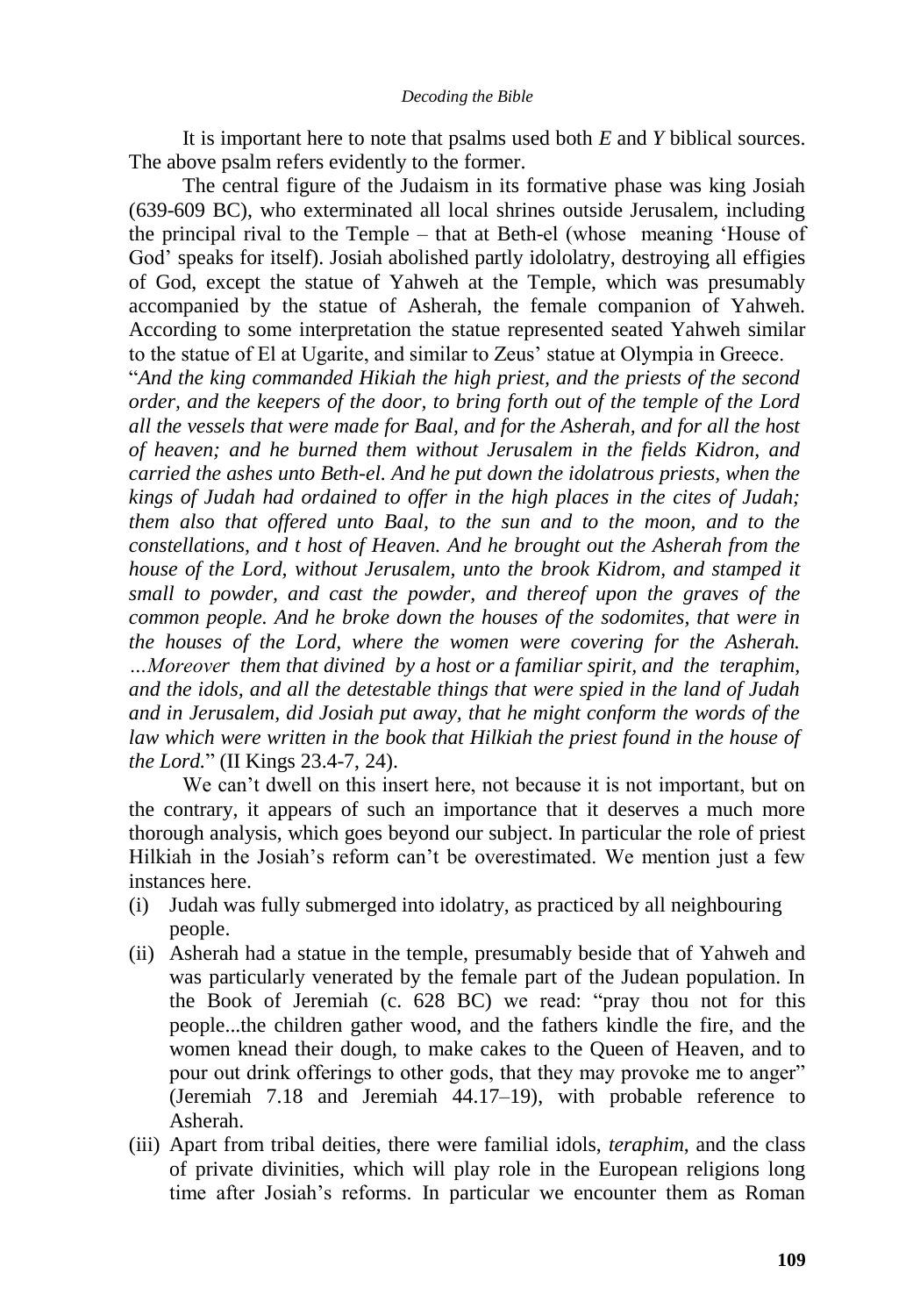*genii*, and in Serbian tradition, within the Greek-Orthodox confession, where they are called *saints*. In the latter case a particular saint is the protector of a family, what holds for the ancestors and progeny too. Once a year, there is a feast in honour of the saint-protector, which gathers people from the other-saint people.

What was the reason to abolish figurative representation of Yahweh, and divinities in general? We stress that the later abolishing visual representation of living creatures could be explained by theological aims, but the original Josiah" motivations were purely political ones. His credo could be written down as: *one nation–one king–one God*, the slogan we know very well from the recent European past (with *God* substituted by a more vague entity *Providence)*. We cannot fail to notice the parallel with Emperor Constantine and his role in establishing monotheism in the Roman Empire. By abolishing idololatry Josiah cut off the Israelites from the neighbouring tribes, which strengthened his control over the subjects. The same rationale stood behind the *kosher* food restriction, whose significance will come to light during the dispute between Saint Paul and Saint Peter, in the formative phase of Christianity.

In fact Josiah" destruction of idols around the Israelite territory was not because he thought they were false, but to the contrary - those statues were powerful adversaries of Yahweh, as represented by his statue at the Temple [13, p. 260]. It seems, judging from the biblical narrative, that the couple Yahweh-Asherah was venerated as Zeus and Hera were in Greece. First reformative step was to separate them and ultimately to discard Asherah altogether, as the Bible testifies (II Kings 23.6).

## *5.2.2. Stone versus letter*

After the Exile, Hebrews became aware how risky and inconvenient was sticking to idols and temples. During the Josiah" rule, when *Deuteronomy* was "discovered", religious ritual was mainly reduced to offerings and reading of the Holy Scriptures. We must note here that after inventing writing, the Ancients used to read the text loudly, unlike the modern man, who reads silently in private. The ceremonial at Jerusalem consisted of loud reading of the scrolls of the holy texts. Hence, instead of dummy idols, which could be seen but not heard, believers could here the voice of their gods, without seeing them. Scriptures became new idols. The scrolls were voluminous staff, as we witness it today, when visiting synagogues, and appear impressive in particular during religious processions. Situation appears the same with the Christian rituals, though not so conspicuous, but less voluminous Bibles still can be taken as 'speaking idols'.

Ido(lo)latry still had exciting history after Josiah"s "political iconoclasm". Early Christianity stuck to iconoclastic practice for the first two centuries, what was not surprising considering that during this period Christians were predominantly Jews. No wall picture could be found at the Roman catacombs or Cappadocian underground, except the signs of the Cross. As we know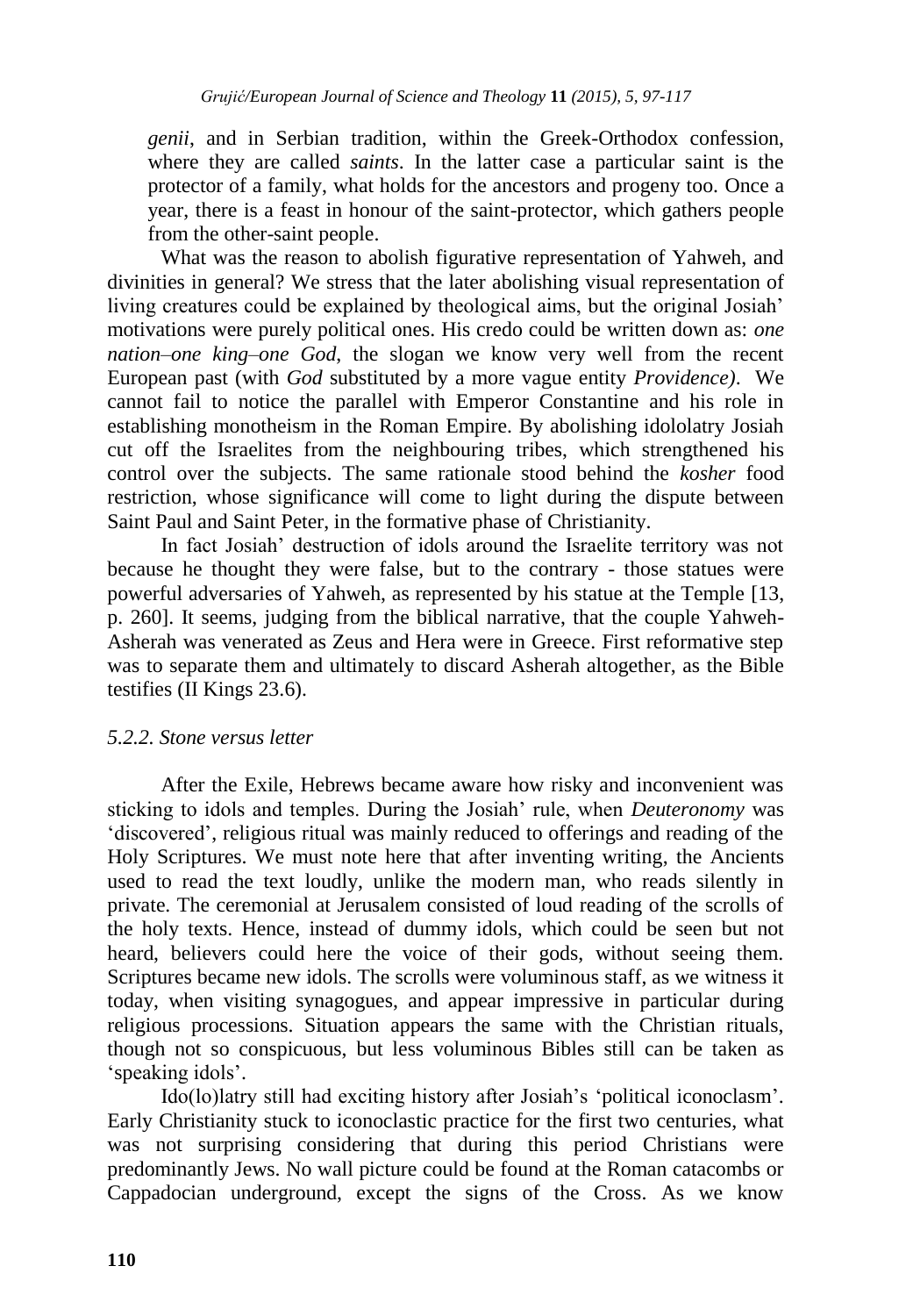iconoclasm took a full swing a few centuries later in Byzantine, but was ultimately overpowered and visual arts flourished in Europe, particularly during Renaissance and ever since.

The Christians got away from this religious prohibition, but Jews will suffer for two millennia from abstaining from visual arts. The outcome was that the musical art flourished within Diaspora, whereas painting and sculpt remained very rare among those who converted to Christianity, as we witness even today.

### **6. Hellenic and Hebraic paths – the great divergence**

Hellada was essentially a secular society, whereas Hebrews lived in a society, which though not formally, was of a theocratic character. If we take the 7<sup>th</sup> century BC as crucial for the formation of Judaism as an ideology and important period of the Greek religious orientation, we can compare the paths both societies took in the further development of their religious life.

Why 7<sup>th</sup> century happened to be crucial for the formative phase of the religious theory and practice? The reason was the invention, or adoption, of the new communication channel, both in the synchronous and diachronous sense that of writing. With letters memory, collective or otherwise, ideas, etc. were now possible to preserve and disseminate. How the two societies made use of these new cultural tools?

## *6.1. Hellenistic paradigm*

With the introduction of the new cultural tool, that of writing, a new era in the Greek society began, that of Hellenic paradigm. Traditional religion continued to play pivotal role in the state affairs, but new field of human activity arose – that of Philosophy. From the Hesiodic mythopoetic allegorical narratives, the so-called pre-Socratic philosophy took the ground, first in Asia Minor and then in the Central and Western Greece. The central issue was the origin of the World, of human race, social ethics and other subjects, freely worked out and entertained by free minds. With Socrates, Plato and Aristotle freethinking reached the apogee in the ancient Philosophy and marked the beginning of Science as such. Within this *classical period*, it was human who was put into the central position, as eloquently expressed by agnostic Protagora: πάντων χρημάτων μέτρον ἐστὶν ἄνθρωπος, τῶν μὲν ὄντων ὡς ἔστιν, τῶν δὲ οὐκ ὄντων ὡς οὐκ ἔστιν (human is measure of all things, for those which are that they are, for those which are not that they are not).

On the religious side, the notion of *divine,* more abstract but equally vaguer, took the role of gods within the social elite, as the case of Plato and Aristotle illustrates. What the Greek people adored the most was *beauty*, as an expression of the divine emanation. Human beauty in particular was venerated, as numerous preserved artistic artefacts testify.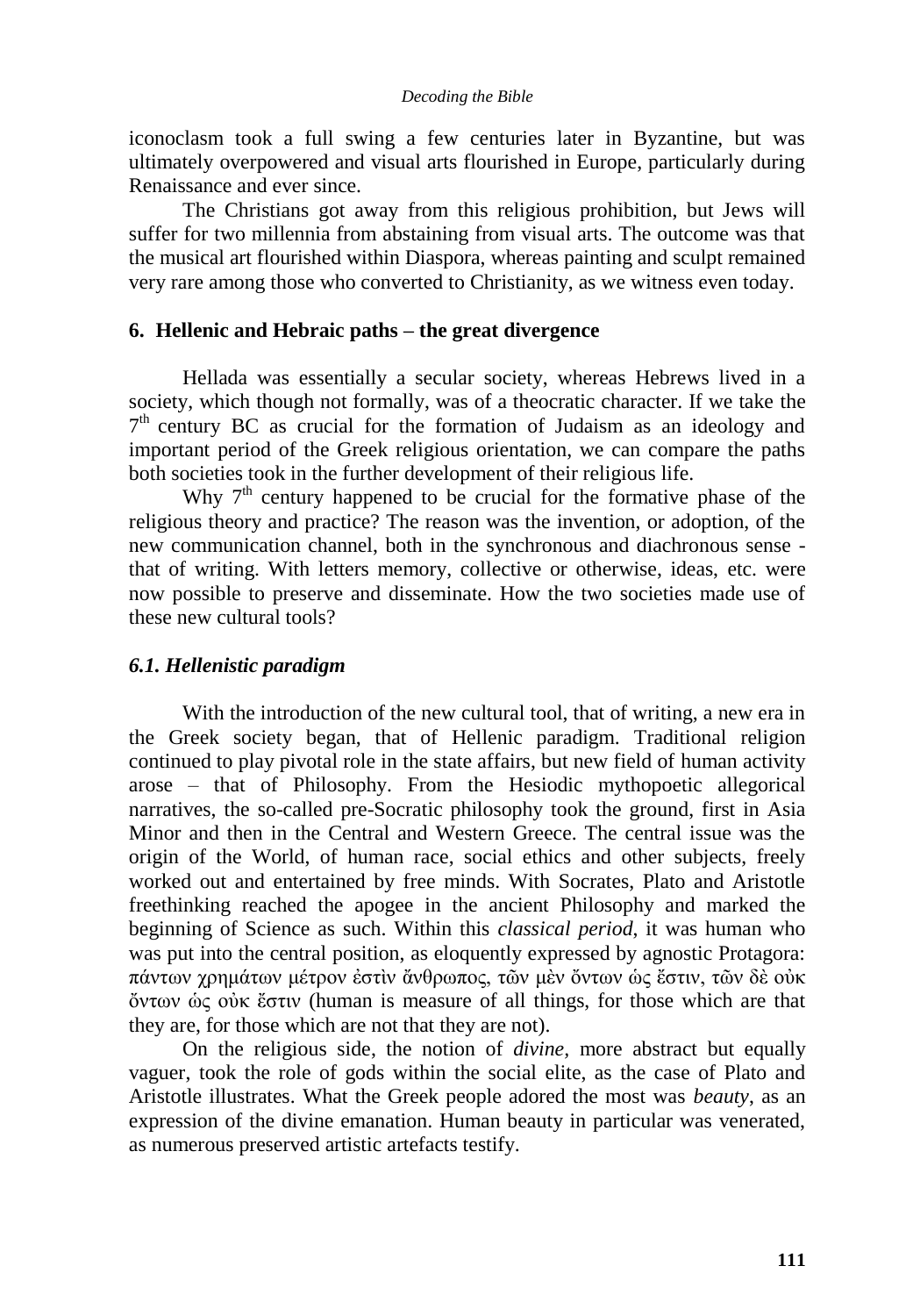What appears the most remarkable feature concerning the issue of religion was the Greek tolerance in that matter. The intellectual elite not only tolerated the religious practice of common people (intratolerance), but Greeks turned out to be tolerant towards the other religions of the surrounding nations. This feature appears somewhat in contrast with Greek political behaviour, which was not a paradigm of interpolitical tolerance. One of civilization pillars of the Greek culture was competition, expressed in political matters by the notion of *agony*. Greeks never occupied foreign people, whom they called *barbarians*, and never tried to impose their Pantheon to others. In fact, as Macedonian pupil of Aristotle eloquently expressed in his famous *Proclamation* to the subjects of his enormous multiethnic Empire, all subjects were equal before the law and gods. Alexander himself not only tolerated other confessions and shrines, but used to attend many of them, as in the case of Egypt, as a sign of his benevolence.

As we shall see later on these features of the Hellenic paradigm appear in stark contrast with the Semitic paradigm, where the political intratolerance was absolute, but religious was burdened with utmost intolerance, after Josiah"s reforms.

## *6.2. Semitic path*

Decisive role in paving the new path through the history played the strong coupling of the royal power and priestly cast in Judah. Their tribal god Yahweh, who was the most important among otherwise equal tribal deities, became first the most powerful of them, then the only true god, God. This late phase introduced hitherto unknown (or at least illegitimate) notion of false gods. In this way, Judaism took the form of a new category of religions – the passive aggression. When Paul from Tarsus endeavoured to make Judaism a world religion, the concept of a unique god, god Creator, God, was an inevitable outcome of the reform initiated by King Josiah.

## *6.2.1. Forgotten revolution*

Religion became the quintessence of Jewish society, both at home in Palestine and abroad, in Diaspora. It helped the national leaders to form and preserve a new type of the state, called Diaspora, the state without boundaries, government, army, these essential attributes of the standard political units on the Globe. The only force which kept the newly conceived society was Judaism as faith, which even overruns the religious practice, bound necessarily to the state as such. It was the Judaism, as the deep conviction that the Hebrews were a special people on Earth, (whose god, God, created the World) and left the latter to take care of his creation.

The new situation, which Paul of Tarsus inaugurated, perhaps inadvertently, put the Jewish Bible in an awkward situation. From one side, it took status of a Holy Scriptures, whose content was not to be changed and therefore immune to new historical situations and evolution in general. On the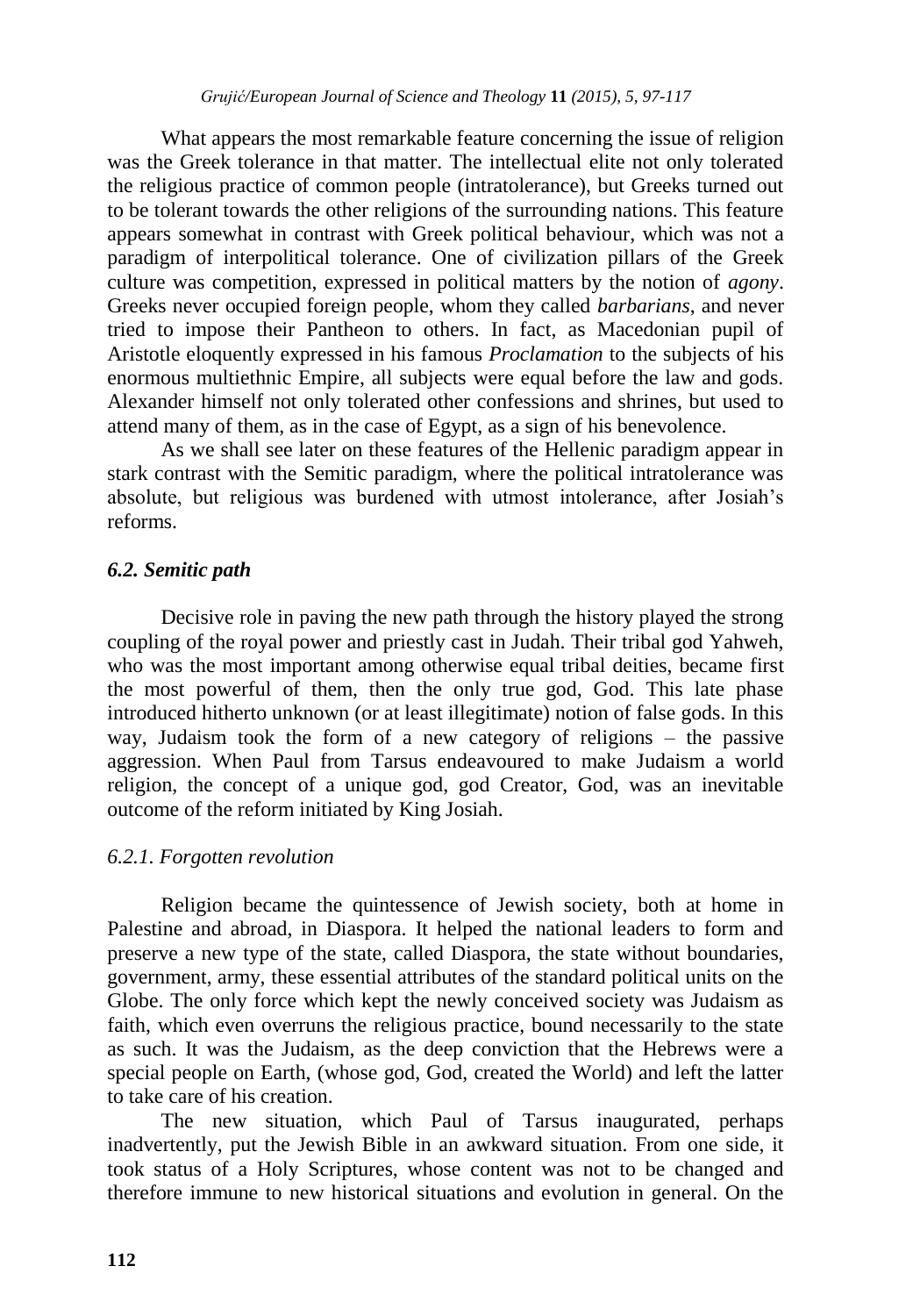other hand, those parts which were brought about in earlier formative phases, but were not written down in the Bible in a chronological order, appeared to the contemporary minds as mere superstitions. It concerns, first of all, the two first books of Torah, Genesis and Exodus, which sound to an educated mind as fairy tales. These naive parts of the Jewish Bible never appear in the theological discourse, but constitute the important part in preaching the Holy Script to common believers, as they appeal to human heart more than any theological argumentation.

It is important to stress that unlike Greece, there was no partition of the Jewish society into educated (elite) and common people. Rabbis were well versed in the Holy Scriptures and were held in high esteem as wise men, but they did not possess particular, higher knowledge. Moreover, as the allegorical passage from the Book of Genesis emphasizes, knowledge turns out to be almost equivalent to sin and nobody was encouraged to develop anything what be outside the Bible. It is this prohibition, which will keep Hebrews well below Hellenistic intellectual standards, as we shall see later on.

But before we pass to the other religious paradigm, a few words on the perennial question of the reality of faith seem in order. The confessional tolerance within vast empires could be equally well explained by political opportunism. But this observation does not exhaust the issue of the faith as such. Religious tolerance appears tantamount to religious indifference. It takes only one step to reach the niches where gods of atheists reside. It might sound absurd, but monotheism appears closer to agnosticism than to theism. Ancient Greece witnessed all sorts of –isms on that matter, from Democritus' *atheism*, stoic *deism*, Socrates' *demonism*, etc. (see, e.g. [24] and the introduction by H. Chadwick, p. xi-xii). As for the common people, they enjoyed political rituals and feasts, as a communal gathering, which strengthens the feeling of common interests and fate, not to mention common origin. As the historic time passed religious practice became ever more mere ritual without faith, whereas the opposite was true for Jews in Diaspora, who had little opportunity to exercise religion (in its original meaning) but stuck obstinately to their faith, as written down in Torah. Jews in Diaspora had no their own proper state, had no courts, police, etc. which could impose socially acceptable behaviour, and they invented a surrogate – Yahweh and Torah, instead.

## *6.2.2. Out from the black hole*

From Josiah"s time all cultural activities reduced to fixing the written divine words and adorations of Yahweh, whose name became forbidden to pronounce, but who retained his dominant position in Jewish mind. Music and poetry were dedicated to the religious paying tribute to the tribal divinity, the more so as this divinity was ever since promoted as the world ruler. Technically one may say that the Hebrew collective mind underwent a psychological collapse, like that described in modern theory of gravitation as the formation of the so-called *black holes*, which can be entered but not left*.* When the Hebrews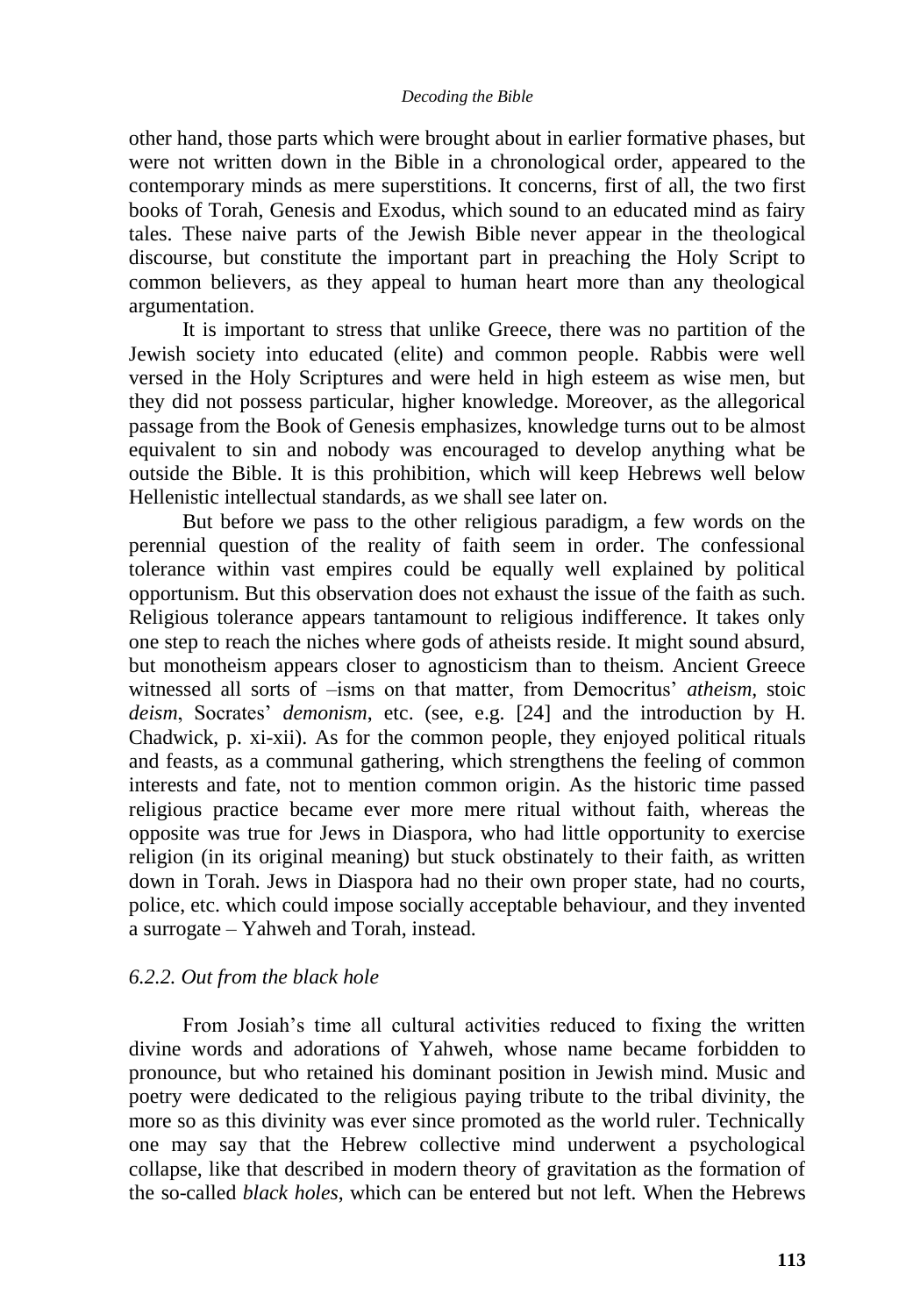encountered the Hellenic philosophy, first of all at Alexandria, their principal concern was not to develop their own theoretical constructs, but solely to interpret the philosophical teachings in terms of their faith, that is their Holy Scriptures, as the case with Philo of Alexandria shows [25]. As the superiority of Hellenic mind could not be denied, the only way to *save the phenomena* was to absorb the teachings of Plato, Aristotle, etc., digest them and spit it out as "secondhand" Moses" wisdom.

On the ethno-political side the opening of the Judaism to the outer world (goyim) was marked by a number of steps, whose significance will be appreciated much later (if ever). The first step was the translation of Torah into Greek, during the reign of Ptolemy II Philadelph (309–246 BC). The legend of this translation is now well known, as well as the assertion that this particular myth is the historical fact [17, p. 199-226]. The next decisive step was taken by Paul of Tarsus (Saint Paul), who initiated writing what is today known as *The New Testament* (what could be justifiable called *goyim bible).* All parts of this Christian Holy Script were written originally in Greek (except, possibly Saint Mathew Gospel, which might have been originally in Aramaic, the vernacular of Jews of the time, including Jesus from Nazareth).

Almost all subsequent Christian literature was written in Greek or Latin. Hence, Judaism entered the upper floor of the Ancient West through the Hellenic door and the basement via the Roman gate. (We recall that, unlike common people, Roman patricians spoke Greek. To the Roman elite Greek was perceived as the language of gods. During the Middle Age it held for the entire European aristocracy and men of science, to descend to the middle class during Renaissance.) If one is allowed to use a metaphor in these delicate religious matters, the entire "operation" resembled much the spread of a disease *via* virus, which enters DNA of the host cell and substituting a part of the genome by its own genes makes the cell produce extraneous substances, including the very virus. In his Epistle to Romans (11.22-24) Paul from Tarsus is almost explicit (as much as an allegorical discourse allows). "*Behold therefore the goodness and severity of God: on them which fell, severity; but toward thee, goodness, if thou continue in his goodness; otherwise thou also shall be cut off.*

*And they also, if they abide not still in unbelief, shall be grafted in: for God is able to graft them in again. For if thou wert cut off of the olive tree which is wild by nature, and wert grafted contrary to nature into a good olive tree: how much more shall these, which be the natural branches, be grafted into their own olive tree?*"

We quote here an illustrative particular instance of this parasitic use of the Hellenic culture. Though it is questionable if Paul of Tarsus ever visited Athens, we read [25, p. 290]: "*Men of Athens, I perceive that in every way you are very religious. For as I passed along, and observed the objects of your worship, I found also an altar with this inscription. 'To an unknown god'. What therefore you worship as unknown, this I proclaim to you.*" (Acts, 17.22, 23)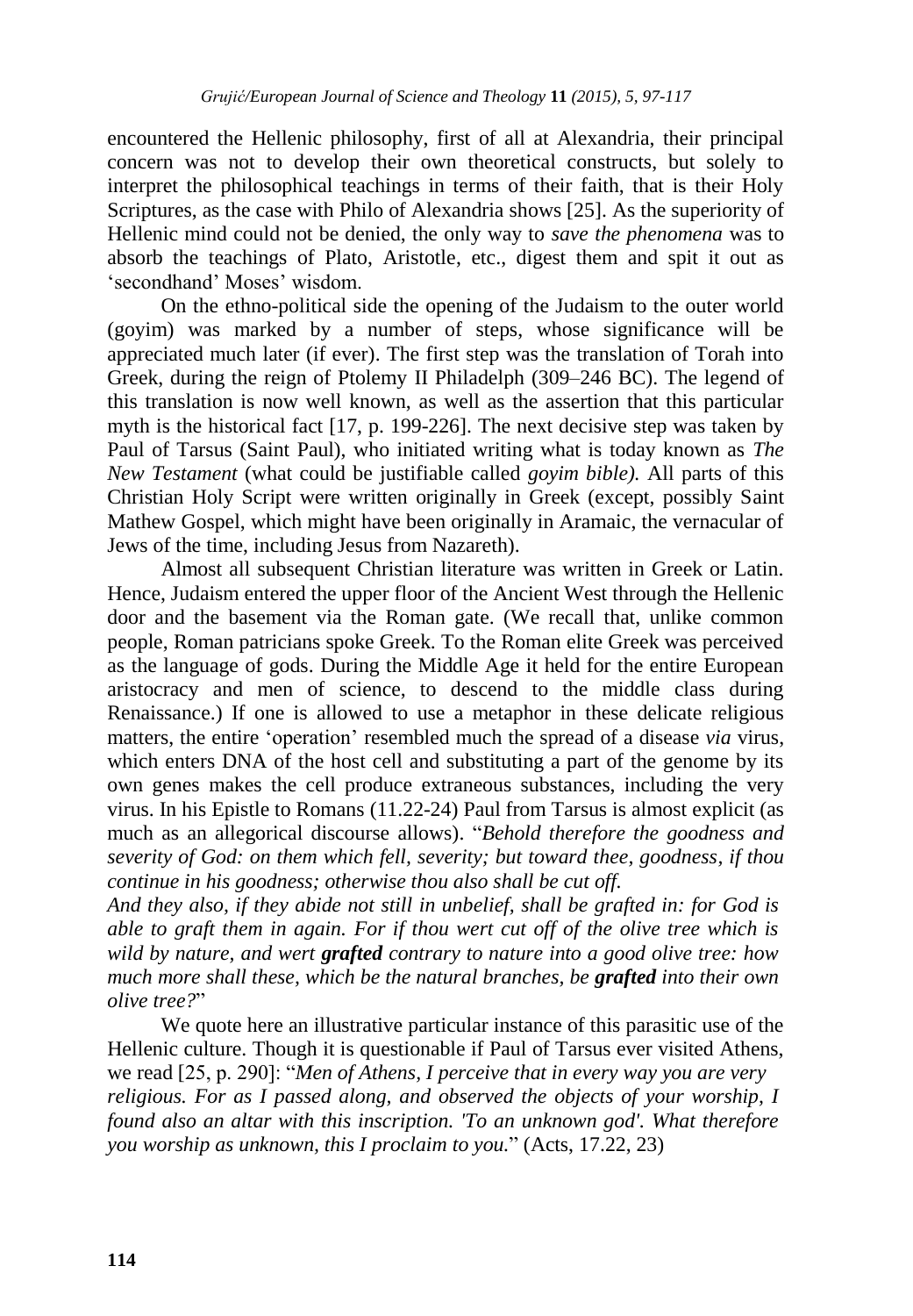As can be seen in Pausanias [21, p. 12] the pedestal inscription was "To unknown gods". (In fact, Pausanias writes about many such altars). It could not be otherwise, since this was a public monument. In a case it was a private artefact, it would make sense, since it would mean somebody addresses somebody else and refers to somebody she is acquainted with, unlike the person she is addressing. This episode deserves some elaborations, both from the ethical and theological sides.

The Greek inscription bears a number of various meanings and intentions. Taken seriously, as it stands, it supports the interpretation that Helens displayed an unlimited religious tolerance, paying respect to whichever god. It can be interpreted, within this context, as a tribute to the concept of god as such. Gods without names and attributes can hardly be taken as gods in a proper sense. It is a sign of agnosticism, rather than of polytheism, as we argued above.

Another less lofty interpretation would be as an expression of pragmatism, if not opportunism. Any god might be of some help. And since we can"t know all of them, let us prey to all, known or unknown. Finally, one cannot help sensing in the inscription an ironical overtone, something we do not find in any other world religion. Greeks were well aware it was man who created gods, not vice versa. Then, why not communicate with our creations on equal footing. It was this world outlook that made Helens, like Pheidias, to represent humans feasting with gods on those beautiful phriezes of their magnificent temples.

Now, a few words about the ethical issue seem in order. Whoever was the author of that misinterpretation of the alleged Paul"s visit to Athens, he/she didn"t evidently count on the possible later exegesis of her message (Exegesis), or otherwise she would not try to offer such a fake assertion. To us it serves as another example of the parasite effect we elaborated above. Since Hebrews were almost unknown in the Roman Empire, or at best a marginal population, and Hellada was venerated like cultural Olympus, it was very profitable to convince the prospective proselytes that even godlike Greeks actually venerated Yahweh, though not aware of that! With the Septuagint in Greek world, dissemination of the Semitism started its triumphal advance.

### **7. Similarities and differences**

As we noted, Hebrews and Helens traced different paths in their religious history. Helens invented much-diversified Pantheon, but soon deprived it from the political and social domination, though not from the political role. Te fact their polytheism did not converge towards monotheism testifies the remarkable feature of the Hellenic people – they were essentially agnostics. On the contrary, Hebrews established religion in the proper sense (as we understand it at present), for the first time in the World history, and possibly for the last time. By introducing the concept of false gods, that is false faith, they impregnated the mental fancies into the real, physical life. It was this phenomenon which Freud would call *obsessive neurosis*, but in the Hebrew case, we witness in fact the phenomenon of *collective paranoia*.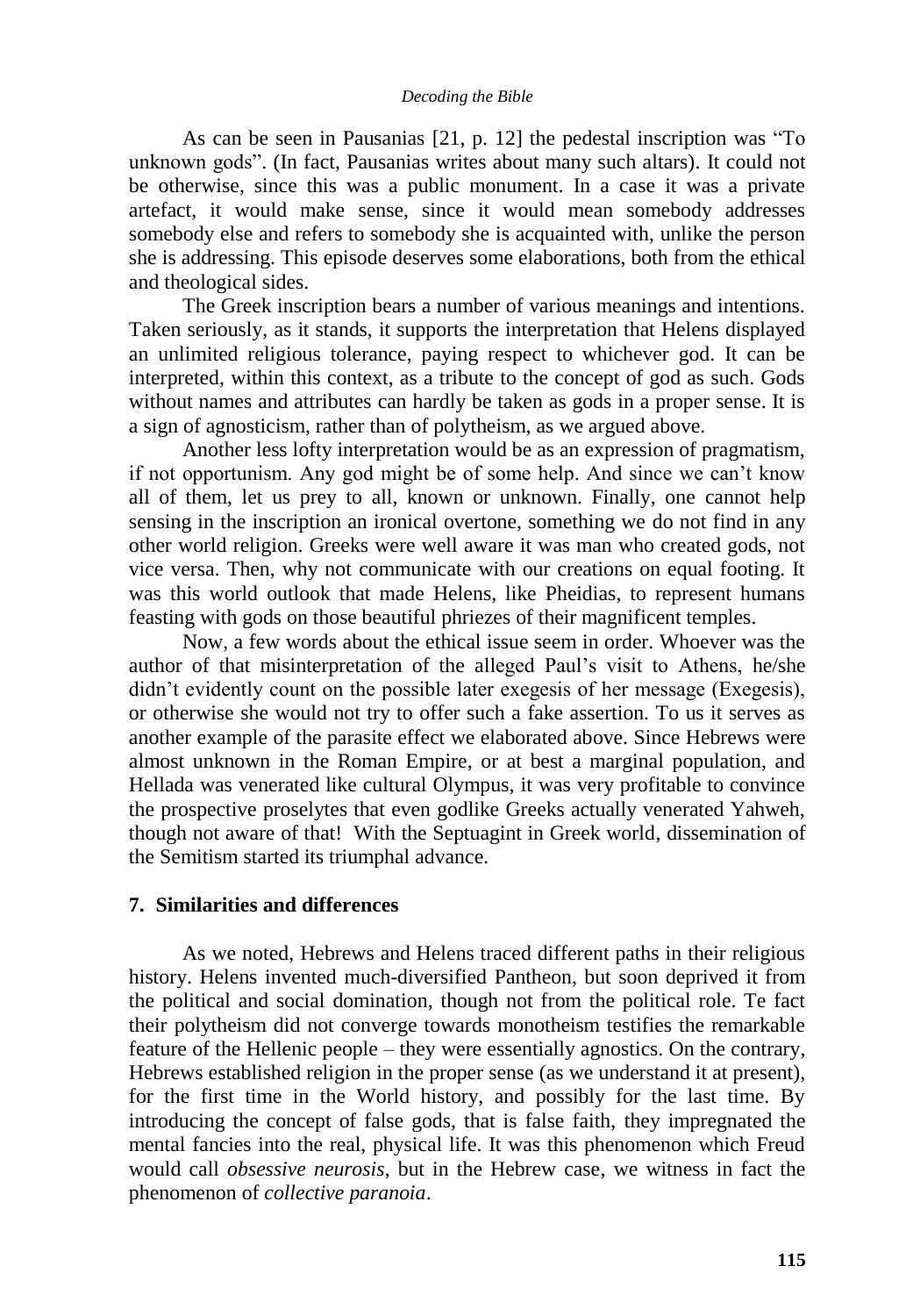According to the Jewish bible this phenomenon started with *family god*  (the case of Abraham, later *teraphim*), then tribal god, to be followed with the single god, the God, god who exterminate all other deities. The curse of extermination will be an eternal companion of the people who believe it was their tribal god who created this world and left it to them to govern.

Hellenic gods have disappeared from the realm of religious, though not obliterated. Achievements of these people have been adopted as foundation of the world culture, in particular Science and Philosophy, then sport and Arts. The point of difference with the Semitic paradigm is the *universality* of the Hellenic inheritance. It is the entire world that shares the miraculous achievements of the Greek Miracle.

## **8. Epilogue**

If one would want to point to two most significant events in the global world history, at least the Western one, two phenomena would show up: (i) Hellada and (ii) Hebrews. The former has achieved such prosperity in every sense, that she has impregnated into world culture an incontestable mark, that she has been referred in the contemporary history as *The Greek Miracle.* The latter happened to fall into an inescapable psychological trap, as a consequence of what could be called collective autism, which prevented this, otherwise very gifted population, to provide any measurable contribution to the world culture. It was the Mosaic Law that kept the genus of the Jewish population buried under the strict religious regulations. The rely of hindrance was taken over by Christians, via Saint Paul and the Europe will wait another millennium the torch of the Hellenic fire to blaze again in the in the Renaissance. The irony of history was that it was mainly Jews who took over the fire and thus contributed so much to the contemporary world culture.

### **Acknowledgement**

I am much indebted to Miss Simone Lefebvre for her help by supplying me with relevant literature and her kind interest. My gratitude goes to my wife Ljiljana without whose help and permanent support this work could not be done.

### **References**

- [1] P. Deussen, *The Philosophy of the Upanishads*, Dover, New York, 1966.
- [2] P. Veyne, *Les Grecs*. *Ont-Ils Cru a Leur Mythes?*, Points essais, Seuil, 1983.
- [3] Hesiod, *Theogony. Works and Days. Testimonia*, Vol. I, Loeb Classical Library, Cambridge (MA), 2007.
- [4] M. Coogan (ed.), *The Oxford History of the Biblical World*, Oxford University Press, Oxford, 1998.
- [5] J.W. Rogerson & J.M. Lieu (eds.), *The Oxford Handbook of Biblical Studies*, , Oxford University Press, Oxford, 2006, 420-446.
- [6] P.V. Grujic, *Kosovo Knot*, Rosedogbooks, Pittsburgh, 2014, 135-151.